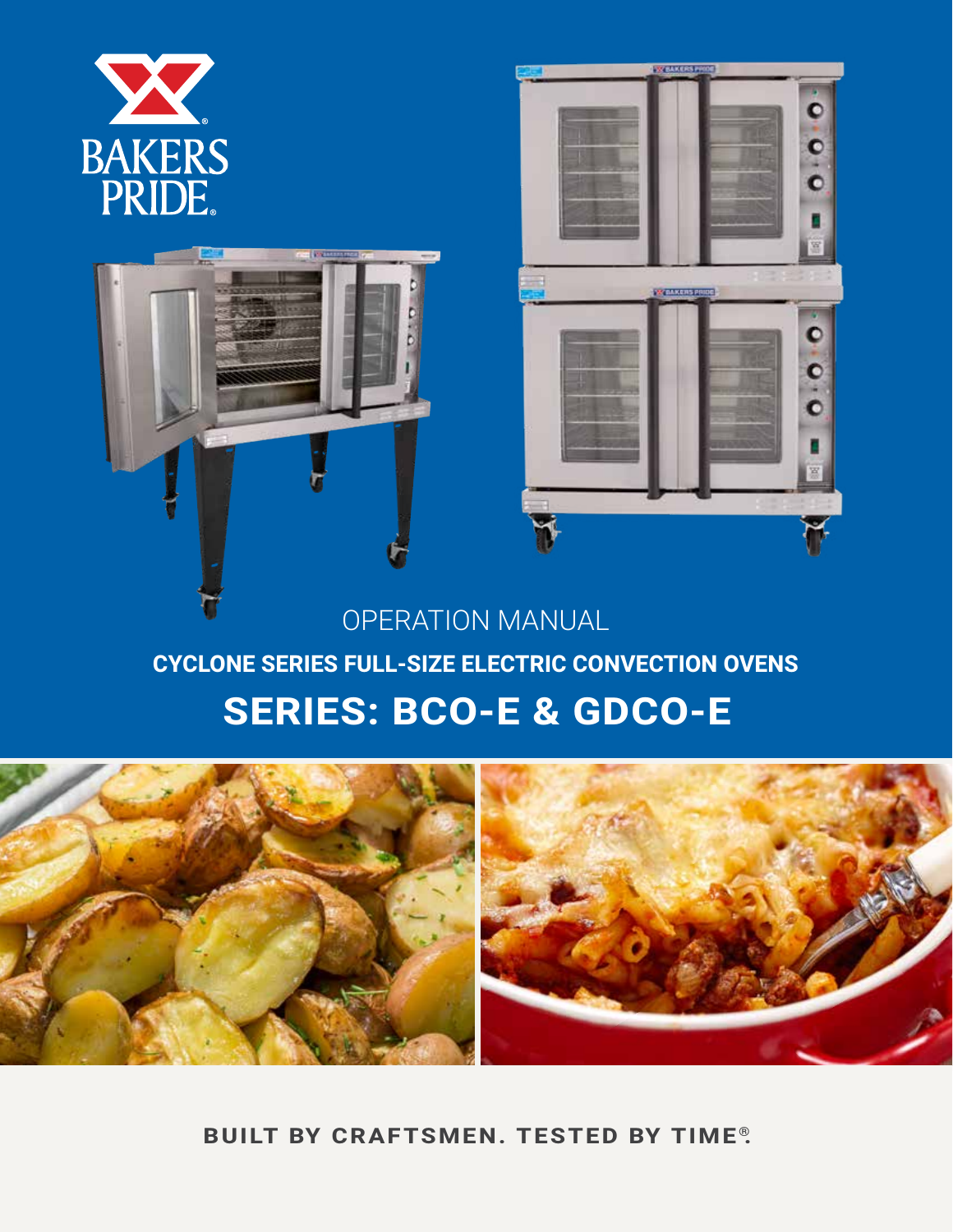

### **ELECTRIC CONVECTION OVENS**

**Models: BCO-E and GDCO-E**

### **A** CAUTION

Improper installation, adjustment, alteration, service or maintenance can cause property damage, injury or death. Read the installation, operating and maintenance instructions thoroughly before installing or servicing this equipment.

### **WARNING**

FOR YOUR SAFETY: Do not store or use gasoline or other flammable vapors or liquids in the vicinity of this or any other appliance.

### **WARNING**

California Residents Only

WARNING: This product can expose you to chemicals including chromium which is known to the State of California to cause cancer and birth defects or other reproductive harm. For more information go to www.P65Warnings.ca.gov.

### **WARNING**

Initial heating of oven may generate smoke or fumes and must be done in a well-ventilated area. Overexposure to smoke or fumes may cause nausea or dizziness.

Please retain this manual for future references.

This equipment is design engineered for commercial use only.



**BAKERS PRIDE OVEN COMPANY, LLC.**

1307 N. Watters Rd., Suite 180 Allen, TX 75013

(800) 527-2100 Phone | (914) 576-0605 Fax | www.bakerspride.com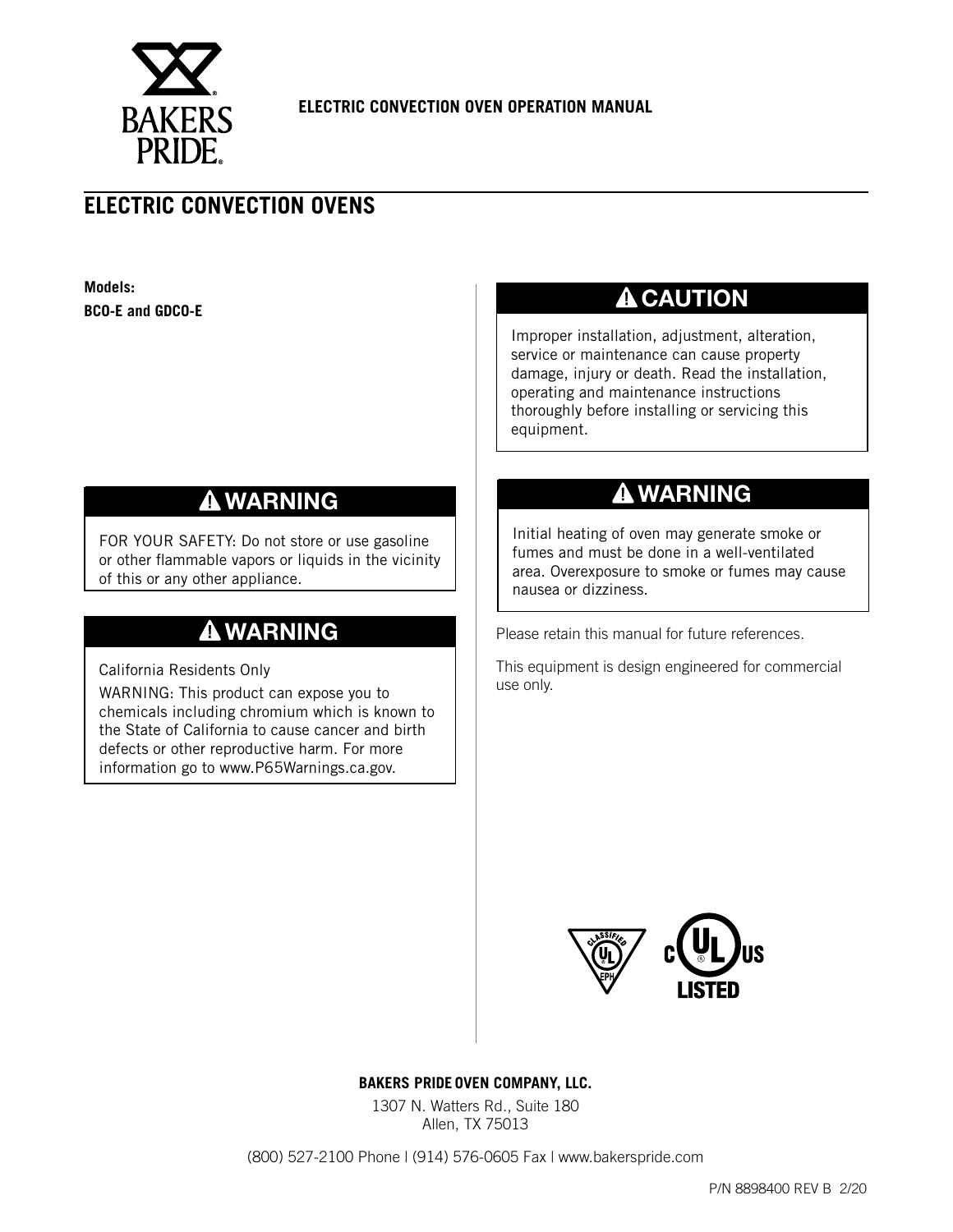

### **TABLE OF CONTENTS**

| INSTALLATION INSTRUCTIONS                     |   | FAHRENHEIT OR CELSIUS TEMPERATURE DISPLAY   | 9  |
|-----------------------------------------------|---|---------------------------------------------|----|
| <b>RECEIVING</b>                              |   | <b>PROGRAMMABLE TIMES</b>                   | 9  |
| SET-UP/MOUNTING                               |   | <b>PROGRAMMABLE TEMPERATURES</b>            | 9  |
| <b>INSTALLATION WITH CASTERS</b>              |   | <b>PROGRAMMABLE HOLD19</b>                  |    |
| <b>LOCATION &amp; MINIMUM CLEARANCES</b>      |   | <b>PROGRAMMABLE FAN</b>                     | 9  |
| <b>ELECTRICAL CONNECTIONS</b>                 | 3 | <b>FLASHING DISPLAY</b>                     | 9  |
| <b>FLUE CONNECTION VENTILATION</b>            | 3 | <b>PROGRAMMING THE OVEN CONTROLLER</b>      | 10 |
| <b>INITIAL CLEANING</b>                       |   | <b>CLEANING</b>                             | 11 |
| <b>SYSTEM CHECK - ROTARY CONTROLS</b>         | 4 | <b>SERVICING</b>                            | 12 |
| <b>OPERATING INSTRUCTIONS</b>                 | 4 | <b>OPEN RACK ASS'Y INSTRUCTIONS</b>         | 13 |
| <b>GENERAL INSTRUCTIONS</b>                   | 4 | <b>STACKING INSTRUCTIONS</b>                | 14 |
| <b>OPERATION SEQUENCE FOR ROTARY CONTROLS</b> | 4 | <b>LEG ASSEMBLY INSTRUCTIONS</b>            | 14 |
| COOK ONLY                                     | 4 | <b>HELPFUL HINTS</b>                        | 15 |
| TIMED COOKING                                 | 5 | TROUBLESHOOTING CHART                       | 15 |
| COOK & HOLD                                   | 5 | <b>WIRING DIAGRAMS</b>                      |    |
| STEAM INJECTION (OPTIONAL)                    | 5 | SINGLE PHASE 208V/240V WIRING DIAGRAM       |    |
| OVEN COOL DOWN                                |   | (DIAL CONTROL)                              | 16 |
| <b>C&amp;H-3 PUSH BUTTON CONTROL</b>          | 6 | THREE PHASE 208V/240V WIRING DIAGRAM        |    |
| <b>OPERATING</b>                              |   | (DIAL CONTROL)                              | 16 |
| OPTIONAL STEAM INJECTION                      |   | SINGLE PHASE 208V/240V WIRING DIAGRAM       |    |
| OVEN COOL DOWN                                |   | (PUSH-BUTTON CONTROL)                       | 17 |
| <b>OPERATING NOTES</b>                        | 8 | THREE PHASE 208V/240V WIRING DIAGRAM        |    |
| STARTING A COOK CYCLE                         | 8 | (PUSH-BUTTON CONTROL)                       | 17 |
| <b>HOLDING TIMERS</b>                         | 8 | THREE PHASE 230V/400V                       |    |
| <b>DISPLAY DESCRIPTIONS</b>                   | 8 | (EXPORT ONLY) WIRING DIAGRAM (DIAL CONTROL) | 18 |
| <b>CONTROLLER FEATURES</b>                    | 9 | <b>WARRANTY</b>                             | 19 |

### **INSTALLATION INSTRUCTIONS**

#### **Receiving**

Read the notice on the outside carton regarding damage in transit. Damage discovered after opening the carton is "CONCEALED DAMAGE." Carrier must be notified immediately to send an inspector and to furnish forms for claims against the carrier.

When the oven arrives, it should consist of:

- A crate or carton containing your new oven (two for a stacked unit).
- A carton containing four 31" legs with mounting hardware (set of four 6" legs is supplied for stacked installations).
- A carton containing a Flue Adapter and a Draft Hood. Optional: for Direct Venting (Not available for European Community Countries).

#### **Set Up / Mounting**

### *NOTICE*

This appliance must be installed by competent personnel in accordance with the rules in force.

Your oven will be packed sitting on its bottom. The skid may be left under the oven for convenience in further handling. Unpack carefully, avoiding damage to the Stainless Steel front and/or trim. If concealed damage is found, follow the instructions detailed in Section A (Receiving). Keep the area around the ovens free and clear of combustible materials. Do not store any materials on top of or under any oven. The provision of adequate air supply to your oven for ventilation is essential. As a minimum, observe the clearances detailed in Location Section. Provide adequate ventilation and make up air in accordance with local codes.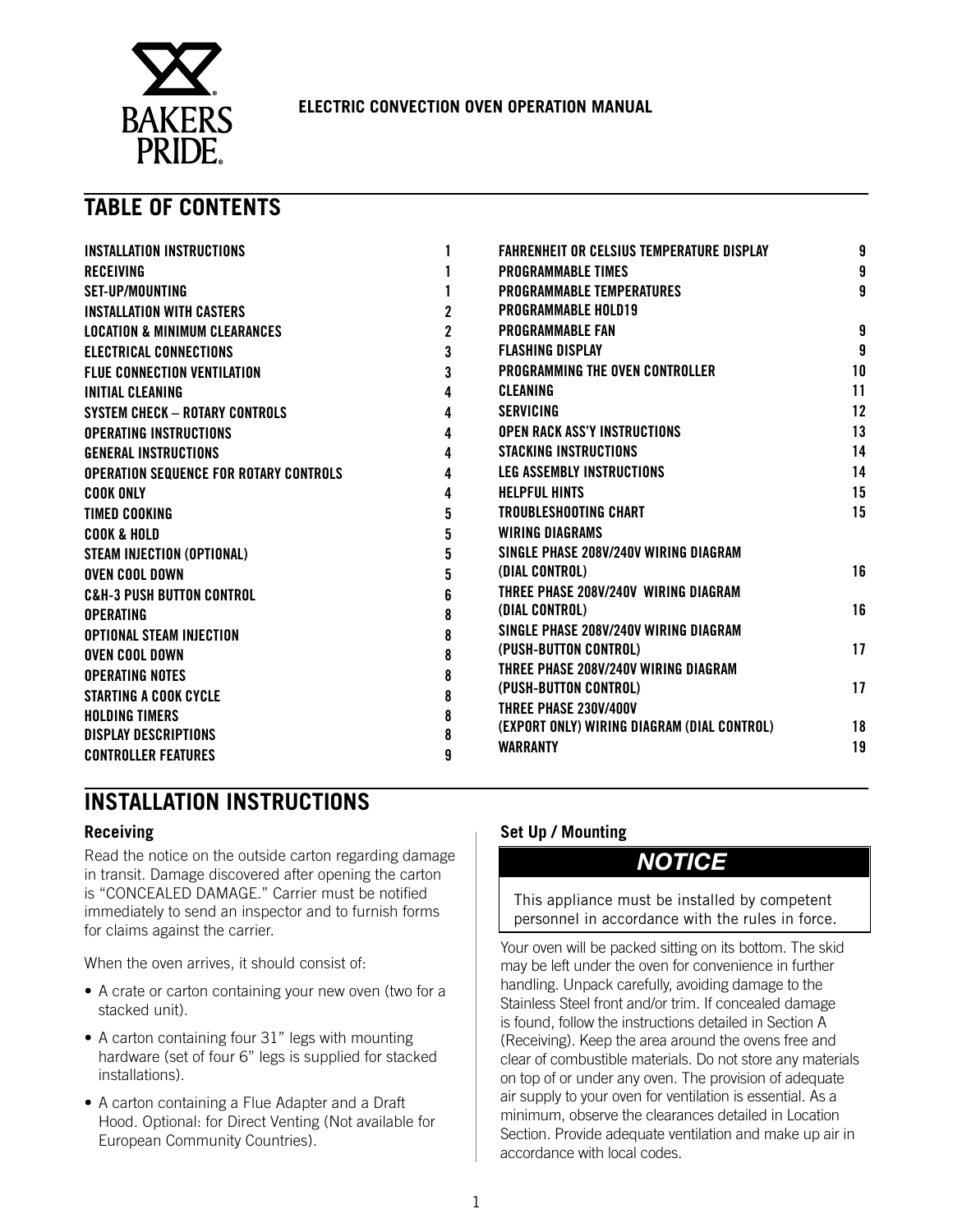

### **INSTALLATION INSTRUCTIONS**

Servicing your oven is done through the front control panel and right side access cover. Ensure that these areas are kept unobstructed for easy access.

For a single unit: Refer to Figure 4

- (1) Tilt oven over to left-hand side and attach two 31" legs on the right-hand side with four 3/8-16 bolts and washers. Tighten firmly.
- (2) Using proper lifting equipment, lift up the left-hand side and attach two 31" legs on the left-hand side the same way.

For a stack of two ovens: Refer to Figure 3

- (1) Remove flue from top oven and replace with flueadapter supplied in the stacking kit.
- (2) Tilt lower unit over to the left side and position two 6" legs on the right side (one for front and one for back), secure in place by using 4 bolts (3/8-16) per leg. Tighten firmly.
- (3) Using proper lifting equipment, lift up the left side of the unit and attach the other two legs in the same way.
- (4) Using the lifting equipment, raise the top oven to proper height and slide onto top of the bottom oven. Line up sides and front and fasten to each other at the rear of the units by using a mounting bracket supplied in the stacking kit.

To assemble an open rack stand: Refer to Figure 2.

- (1) Loosen 12 bolts (attaching 31" legs) slightly.
- (2) Remove 4 inner bolts, 1 from each of the 4 legs, place top right angle and top left angle underneath and tighten these 4 bolts.
- (3) Insert "Open Rack Shelf" and tighten into place with eight 3/8-16 screws, washers and nuts.
- (4) Position "Rack Supports" and tighten in place using 4 each of flat washers and 5/16-18 hex nuts.

#### **Installation With Casters (Optional):**

Four casters (two with wheel brakes) and the mounting hardware are packed and included in the shipment if ordered. Install casters with wheel brakes on the front of the unit. Installation must conform to **UL 197: Electrical Supply Connections for Permanently Connected Appliances**. It requires that permanently connected appliances with casters be provided with a means for securing the appliance to the building structure to limit the movement of the appliance.

**Oven Restraint:** When casters are installed on either a single or double unit, a fixed restraint must be used to limit the movement of the appliance without depending on or transmitting stress to the electrical conduit. The restraint (a heavy-gauge cable) should be attached to the rear legs of the oven on which casters are mounted. If disconnection of the restraint is necessary, the restraint must be reconnected after the oven has been repositioned in its permanent location. The appliance shall be installed using flexible conduit.

#### **Location And Minimum Clearances:**

Move the oven to its final location keeping the minimum clearance from the back of the oven to the wall. This clearance is necessary for safe operation and to provide proper air flow.

| <b>Minimum Clearances from Combustible and</b><br><b>Non-combustible Construction</b> |      |  |  |  |
|---------------------------------------------------------------------------------------|------|--|--|--|
| Under Ventilation Hood                                                                |      |  |  |  |
| RIGHT WALL                                                                            | יי 1 |  |  |  |
| LEFT WALL                                                                             | יי 1 |  |  |  |
| יי 2<br>RFAR WALL                                                                     |      |  |  |  |

### **A** CAUTION

Suitable for installation on combustible floor when installed with legs or casters provided.

### **A** CAUTION

Do not set the oven with its back flat against the wall. It will not operate properly unless there is at least three inches breathing space behind the oven.

### *NOTICE*

Local codes regarding installation vary greatly from one area to another. The National Fire Protection Association, Inc., states in its NFPA 96 latest edition that local codes are "authority having jurisdiction" when it comes to requirements for installation of equipment. Therefore, installations should comply with all local codes.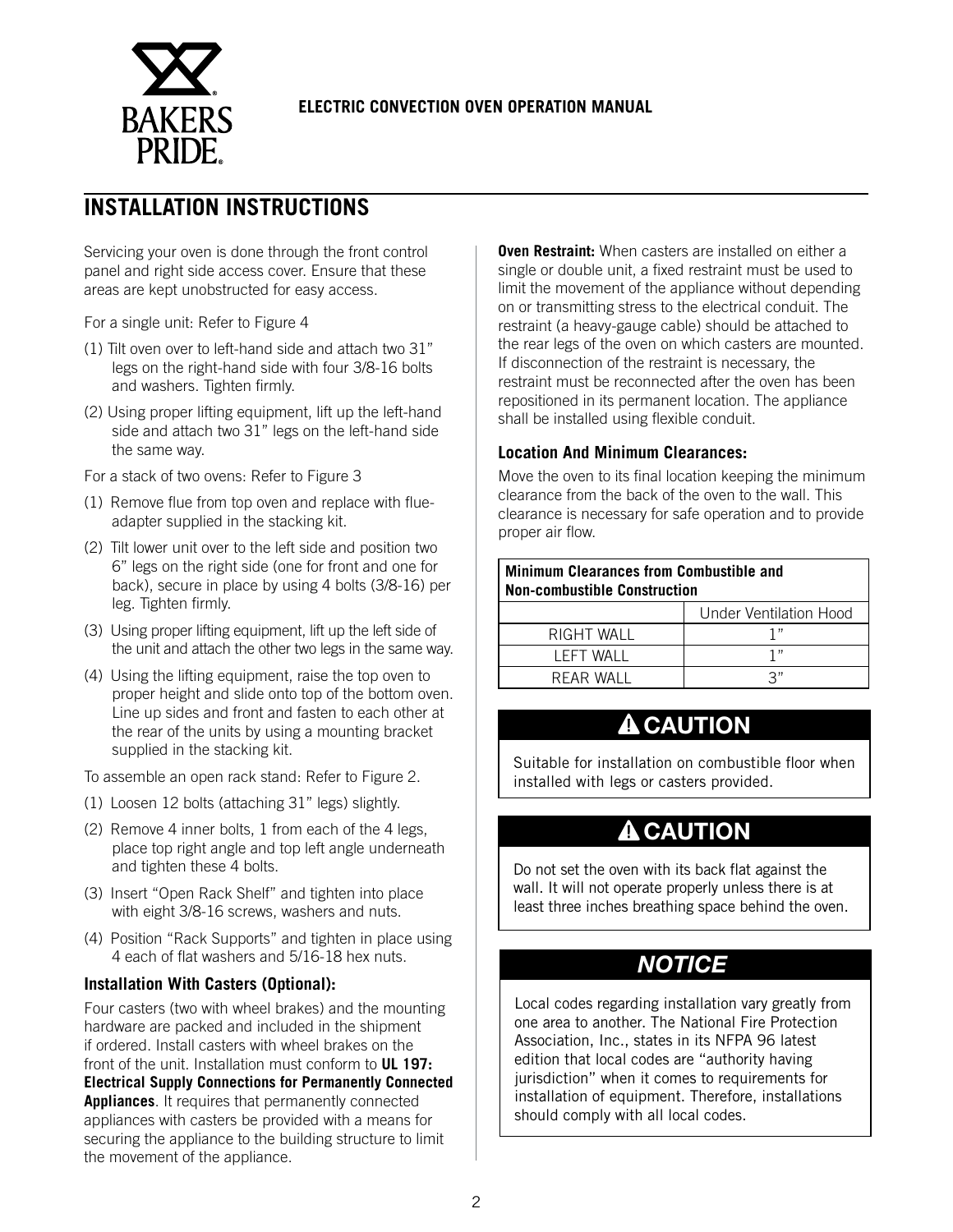

### **INSTALLATION INSTRUCTIONS**

#### **Electrical Connection:**

Install according to the spacing requirements listed in the installation section of this manual. We strongly recommend having a competent professional install this equipment. A licensed electrician should make the electrical connections and connect power to the unit. Local codes should always be used when connecting these units to electrical power. In the absence of local codes, use the latest version of the National Electrical Code.

### *NOTICE*

Note: For supply connections use No. 6 AWG wires suitable for at least 90°C.

The oven, when installed, must be electrically grounded in accordance with local codes and/or the latest edition of the National Electrical Code ANSI/NFPA No. 70 in the USA (Canadian Electrical Code CSA Standard C22.1, Part 1 in Canada).

In Europe, the appliance must be connected by an earthen cable to all other units in the complete installation and, thence, to an independent earth connection in compliance with EN 60335-1 and/or local codes.

Electrical power is to be supplied to the oven(s) by means of hard wiring, which is to be performed by a qualified licensed electrician.

- a) Adequate means must be provided to limit the movement of the appliance without depending on or transmitting stress to the electrical conduit.
- b) The location(s) where restraining means are to be attached to the appliance shall be specified.
- c) The appliance shall be installed using flexible conduit.

|        | BCO-E, GDCO-E                                      |         |       |        |        |        |            |           |            |           |            |
|--------|----------------------------------------------------|---------|-------|--------|--------|--------|------------|-----------|------------|-----------|------------|
| Model  | ΚW                                                 | Voltage | Phase | Amps   |        |        | Motor-50hz |           | Motor-60hz |           |            |
|        |                                                    |         |       | Line 1 | Line 2 | Line 3 | Ν          | RPM (Low) | <b>RPM</b> | RPM (Low) | <b>RPM</b> |
|        |                                                    |         |       |        |        |        |            |           | (High)     |           | (High)     |
| BCO-E, | 10.5                                               | 208     |       | 48     | 48     |        |            | 725       | 1425       | 850       | 1725       |
| GDCO-E | 10.5                                               | 208     |       | 30     | 30     | 28     |            | 725       | 1425       | 850       | 1725       |
|        | 10.5                                               | 220-240 |       | 44     | 44     |        |            | 725       | 1425       | 850       | 1725       |
|        | 10.5                                               | 220-240 |       | 26     | 26     | 24     |            | 725       | 1425       | 850       | 1725       |
|        | Each oven requires separate electrical connections |         |       |        |        |        |            |           |            |           |            |

Normal factory connections are made for 208 V.A.C. or 208/240 V.A.C., 60 Hz.

This unit is provided with a permanently lubricated electric motor. A wiring diagram may be found on the back of the service panel on the right-hand side and also in this manual.

#### **Flue Connection Ventilation:**

#### **Installation under ventilation hood (standard):**

Local inspectors and ventilation specialists should be consulted so that the design and the installation of the hood conform to local/municipal codes. In the U.K., follow ventilation requirements as detailed in B.S. 5440.

### *NOTICE*

Do not put a damper in the flue and do not connect a blower directly TO THE FLUE.

If the flue runs directly to the free air outside the building, use a wind deflector or a UL listed vent cap at the end of the pipe. Termination of the vent must be at least two feet above the highest part of the roof within ten feet. REF: AGACATALOG NO. Xh0474.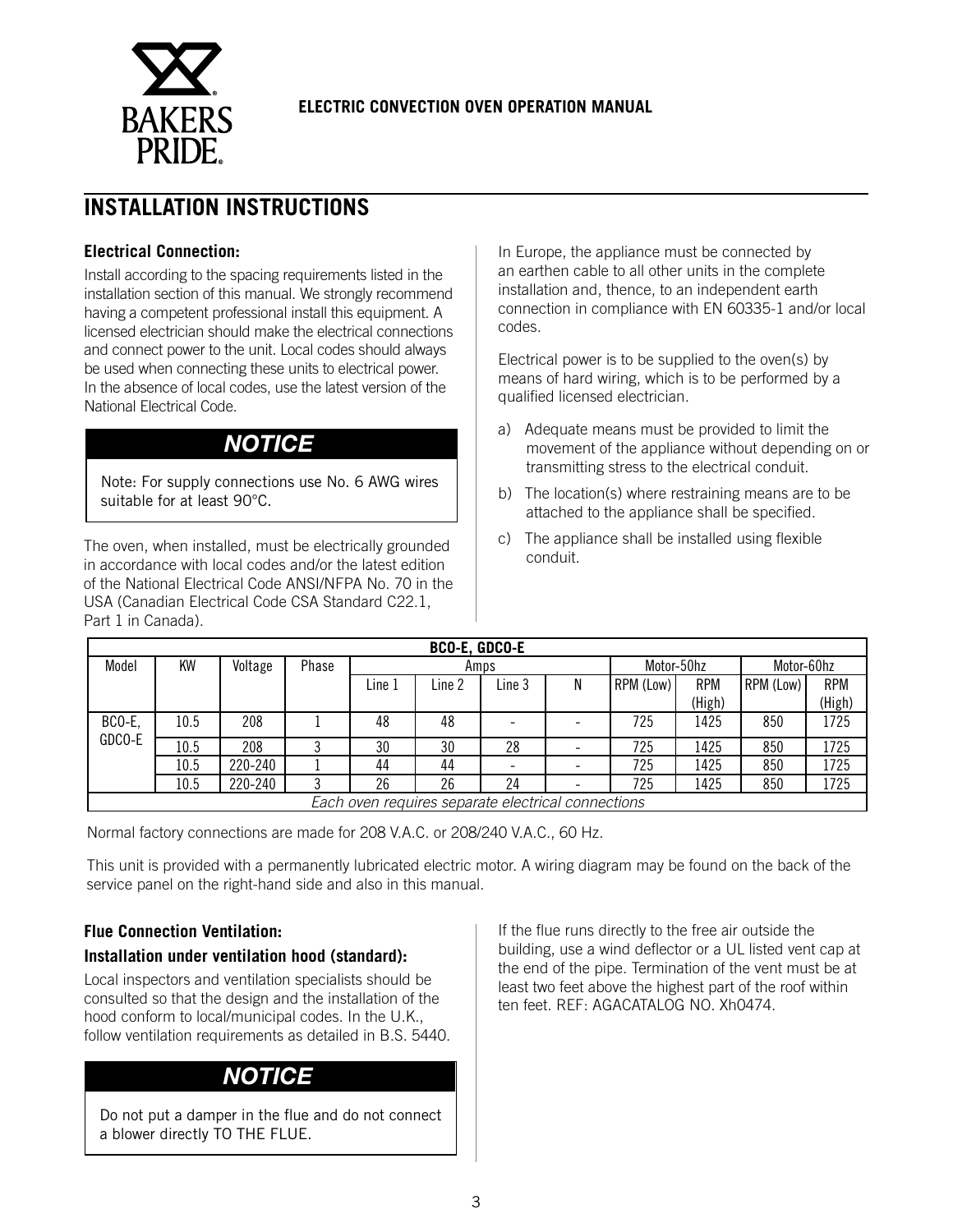

### **INSTALLATION INSTRUCTIONS**

#### **Initial Cleaning:**

Always clean equipment thoroughly before first use. Clean the protective oil from the metal parts and interior of baking chamber with a solution of washing soda or the other grease dissolving material.

#### **System Check- Rotary Control (Standard):**

- (1) Open the oven door.
- (2) Turn Selector Switch to "HI." The green indicator light near Selector Switch and oven light will illuminate.
- (3) Close the door. Oven lights will go off and fan will run. Make sure fan is rotating clockwise looking from front.
- (4) Press Oven Light switch. Oven light will go on and will go off as switch is released.
- (5) Turn the thermostat knob. The amber indicator light near the thermostat will illuminate and the heating elements will come on.
- (6) Turn the timer knob past 10 minutes and back to 2 minutes. At the end of 2 minutes the buzzer will sound. Reset by turning to "0." All settings below 10 minutes require turning past 10 minutes and then back to the time required.

### **OPERATING INSTRUCTIONS**

#### **General Instructions:**

- (1) This equipment has an Electronic Temperature Control.
- (2) Due to increased efficiency of this oven, the temperature of standard recipes may be reduced 50°F (30°C).
- (3) Always load each shelf evenly. Space pans away from each other and from sides and back of oven to allow maximum air flow between them.
- (4) Large tempered glass windows and interior lights allow a close check on the product making it unnecessary to frequently open the doors. Products cook faster in a convection oven as compared to a conventional oven. Depending on the product and the type of pans used, time saving may run from 20 percent to as high as 50 percent.

### *NOTICE*

With the doors closed, the power switch "on" and the selector switch is in any position other than "0", the oven will start heating as soon as the set temperature is higher than the oven temperature.

Thermostat indicator light goes out when oven reaches set temperature and comes on when oven is heating up.

In the event of power failure, the oven will not operate.

- (7) Open the oven doors. Oven lights will go on and elements and fan will go off.
- (8) Turn Selector Switch to "Cool Down" position. The fan will run to cool down the oven.
- (9) Turn Selector Switch to "0" position.
- (10) Close the oven doors.

**Programming Menus:** See Operating/Programming Instruction Booklet for Programmable Oven Control with Bakers Pride Software for Cyclone Series Convection Ovens supplied with this option.

#### **Operation Sequence Rotary Control: Cook only rotary control:**

- (1) Close the oven doors.
- (2) Turn Selector Switch to "HI" or "LO" position. The indicator light near the Selector Switch will be illuminated.
- (3) Turn the thermostat knob to the desired cooking temperature.
- (4) Upon reaching the set temperature, the indicator light near the thermostat will go out.
- (5) Load the oven with product to be cooked.
- (6) Remove the product from the oven when done.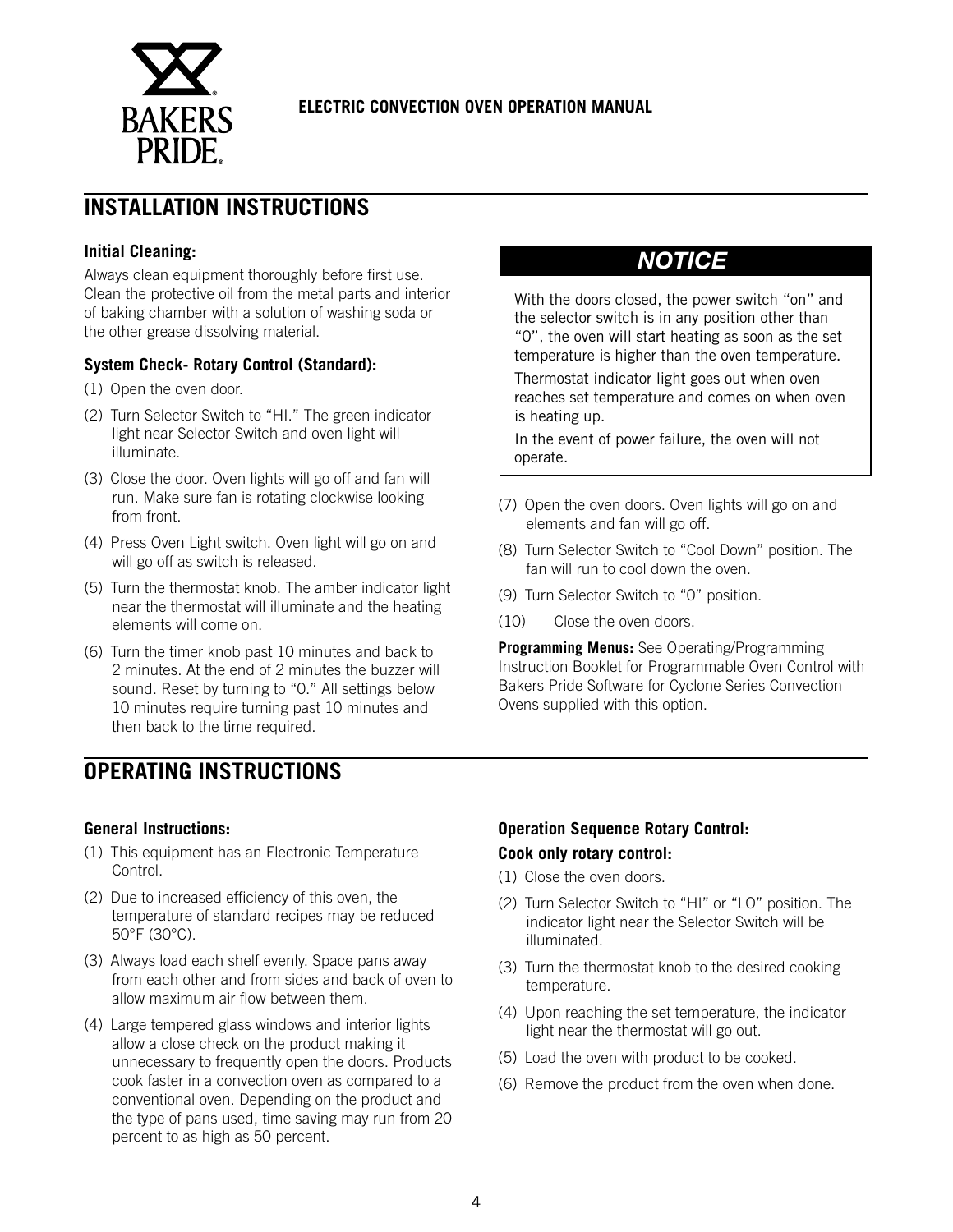

### **OPERATING INSTRUCTIONS**

#### **Timed cooking rotary control:**

- (1) Close the oven doors.
- (2) Turn Selector Switch to "HI" or "LO" position. The indicator light near the Selector Switch will be illuminated.
- (3) Turn the thermostat knob to the desired cooking temperature.
- (4) Upon reaching the set temperature, the indicator light near the thermostat will go out.
- (5) Load the oven with product to be cooked.
- (6) Turn the timer knob to the desired bake time and timer will start counting down.
- (7) When timer reaches zero, a buzzer will sound.
- (8) Turn the timer knob to "O" position.
- (9) Remove the product from the oven.

### *NOTICE*

Timer does not control the oven.

#### **Cook and Hold Rotary Control:**

- (1) Close the oven doors.
- (2) Turn Selector Switch to "HI" or "LO" position. The indicator light near the Selector Switch will be illuminated.
- (3) Turn the thermostat knob to the desired cooking temperature.
- (4) Upon reaching the set temperature, the indicator light near the thermostat will go out.
- (5) Load the oven with product to be cooked.
- (6) Turn the timer knob to the desired bake time and timer will start counting down.
- (7) When timer reaches zero, a buzzer will sound.
- (8) Turn the Timer knob to "O" position.
- (9) Turn the thermostat knob to the desired hold temperature.
- (10) Remove the product from the oven when done.

#### **Optional steam injection Rotary control:**

The solenoid valve for steam injection is mounted behind the service panel on the right-hand side of the unit. The electronic timer is preset at the factory. A 1/4" copper tubing is provided on the Solenoid Valve for water hookup with a compression fitting. After the water hookup is made, make sure that there are no leaks. For steam injection, press the Steam switch momentarily.

### *NOTICE*

Do not use steam injection at temperatures below 275°F (135°C).

#### **Oven cool down Rotary control:**

To cool down the oven to a lower desired temperature, follow the steps detailed below.

- (1) Open the oven doors.
- (2) Turn Selector Switch to "oven cool down" position. Fan will now operate and cool down the oven.
- (3) When the oven has cooled down to the desired temperature, turn the Selector Switch to "O" position. Close oven doors.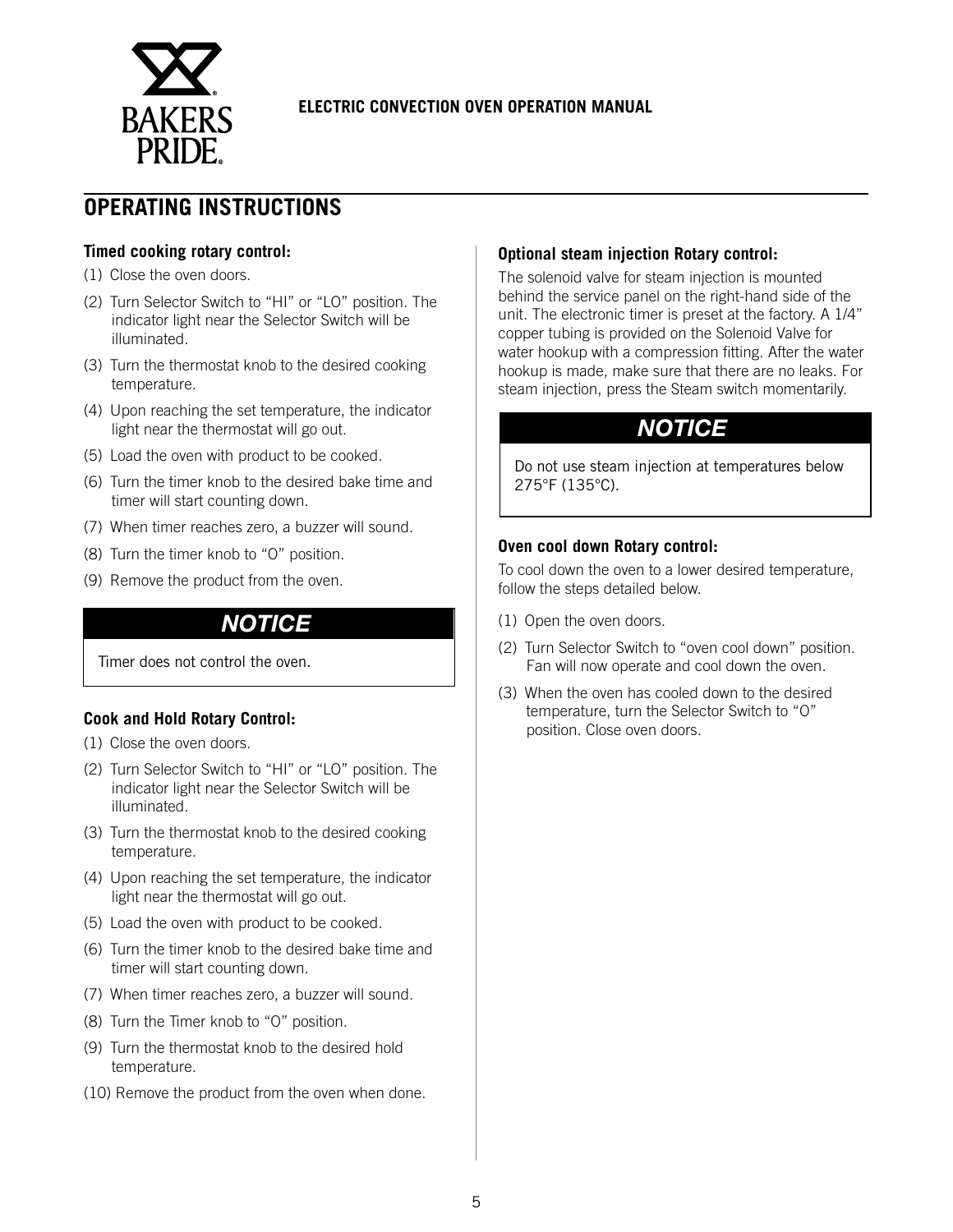

### **OPERATING INSTRUCTIONS**

**Operating/Programming Instructions - Cook & Hold-3 PlusTM Controller (For Convection Ovens: CO11-G, CO11-E, COCE, GDCO-G & GDCO-E)**

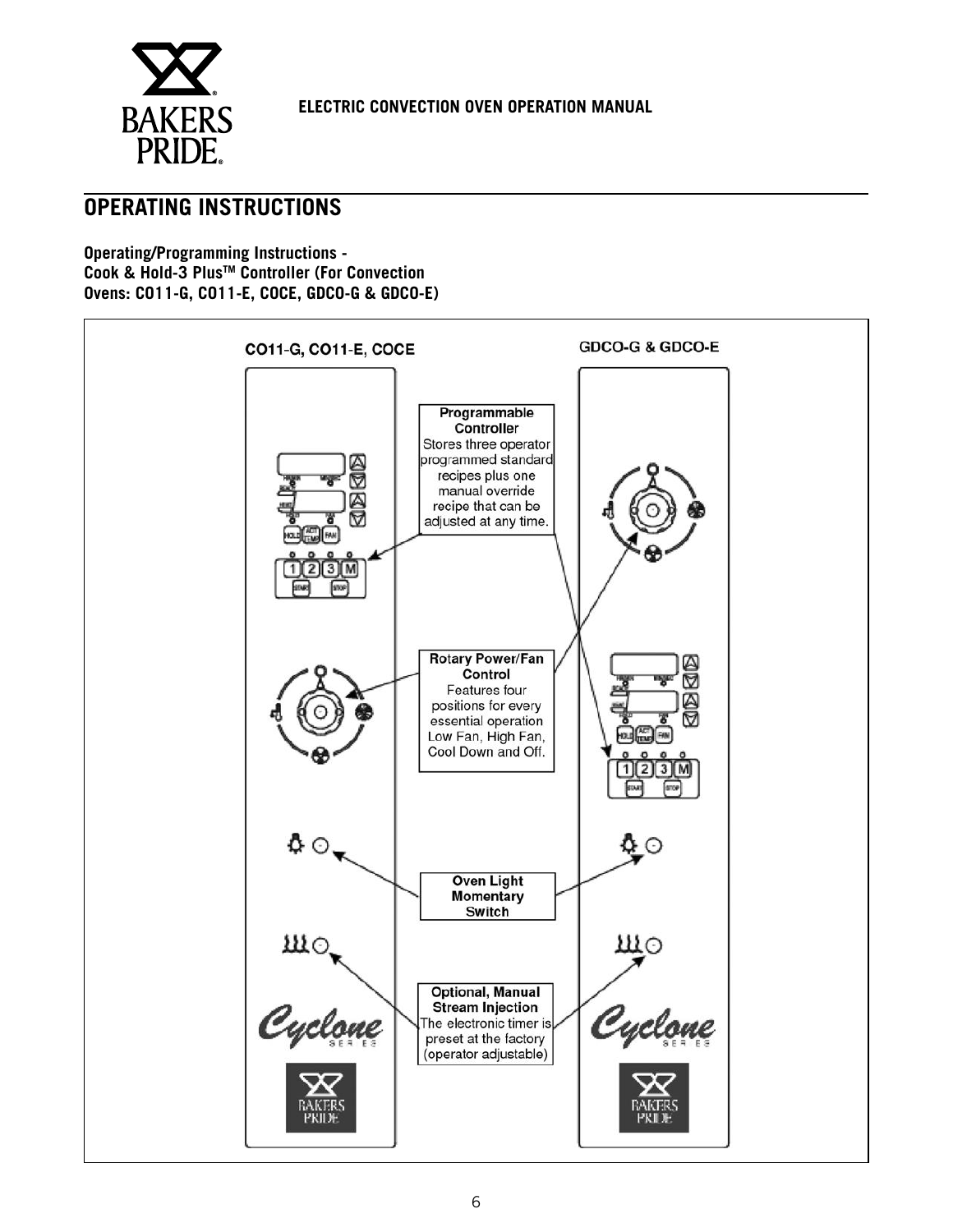

### **OPERATING INSTRUCTIONS**

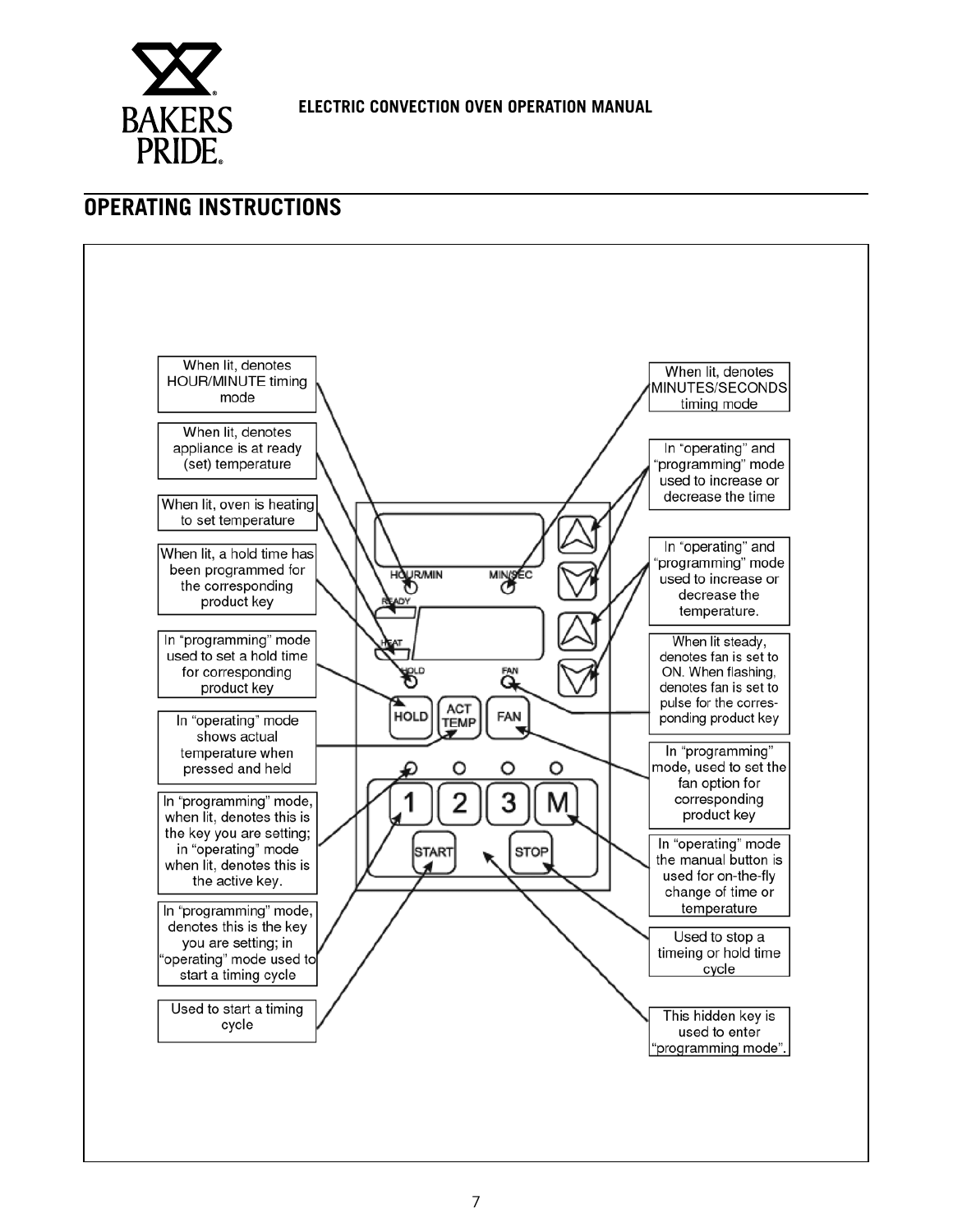

### **OPERATING INSTRUCTIONS**

#### **Operating Instructions**

There are 3 programmable times & temperatures, and 1 manual override time & temperature setting. The timing range of all keys is from: 01 second to 99 hours (automatically switches from min/sec. to hour/min). Each key is also programmable for one hold time and a two-position fan (on/pulse).

In normal operating mode, the READY LIGHT (LED) will illuminate when the oven temperature is +20°F of set temperature. The HEAT LIGHT (LED) will illuminate when actual temperature is below set temperature and the unit is calling for heat.

Once set and actual temperatures are equal, key 1, 2, 3 or M may be pressed. The light above the corresponding key will be lit. Pressing the START key will begin a flex time countdown (time is compensating) depending on temperature.

#### **Optional Steam Injection**

The solenoid valve for steam injection is mounted behind the service panel on the right-hand side of the unit on COC-E and on back of the unit on C011 -E/G. The electronic timer is pre-set at the factory and may be adjusted by operator if required for shorter or longer steam burst. For steam injection, press the steam injection switch.

#### **Oven Cool Down**

To cool down the oven to a lower desired temperature, follow the steps detailed below: Open the oven door(s). Turn selector switch to "Oven Cool Down" position. Fan will now operate and cool down the oven. When the oven has cooled to the desired temperature, turn the selector switch to the "0" position.

#### **Operating Notes**

When the oven is turned on it will automatically preheat to set temperature if the door is closed. If the door is opened while program is running, the cook cycle will pause and the display will flash. When the door is closed, the display will return to the count down from where it was paused.

#### **Starting A Cook Cycle**

To start a cook cycle, simply turn selector switch to LO or HI position and press the product key for the product you wish to cook. If the product key is programmed, the correct cooking time will be displayed 12:00 (example). Press the START key and the time will immediately start to count down in minutes and seconds. If: 00 is displayed immediately and the unit starts to signal, the key being operated is not programmed. If correctly programmed, it will count down to :00. When zero is reached, the light above the product key will be flashing, the controller will emit an audible alarm and immediately begin counting up (if programmed for a hold time).



Cancel this alarm by pressing the stop key; controller will continue to count up.

#### **Holding Timers**

If the unit is programmed with a holding time, the holding time will automatically start counting upon expiration of the cooking cycle. When there is an active hold time, the HOLD indicator will be lit and the light above the product key with the hold time will be flashing.

To cancel, press the  $\boxed{\overline{\text{mod}}}$  key.

#### **Display Descriptions**



The unit is in the Operating Mode. The actual temperature is shown in the display and is within 20 degrees of the programmed temperature.



The unit is in the Operating Mode. The actual temperature will flash in the display and is more than 20 degrees below the programmed temperature range.



The unit is in the Operating Mode. The flashing display signifies a cook cycle has just been completed.



The unit is in the Operating Mode. With three zeros displayed, the probe has failed, or the appliance has gone beyond operating temperature. Shut the appliance OFF immediately and call a technician.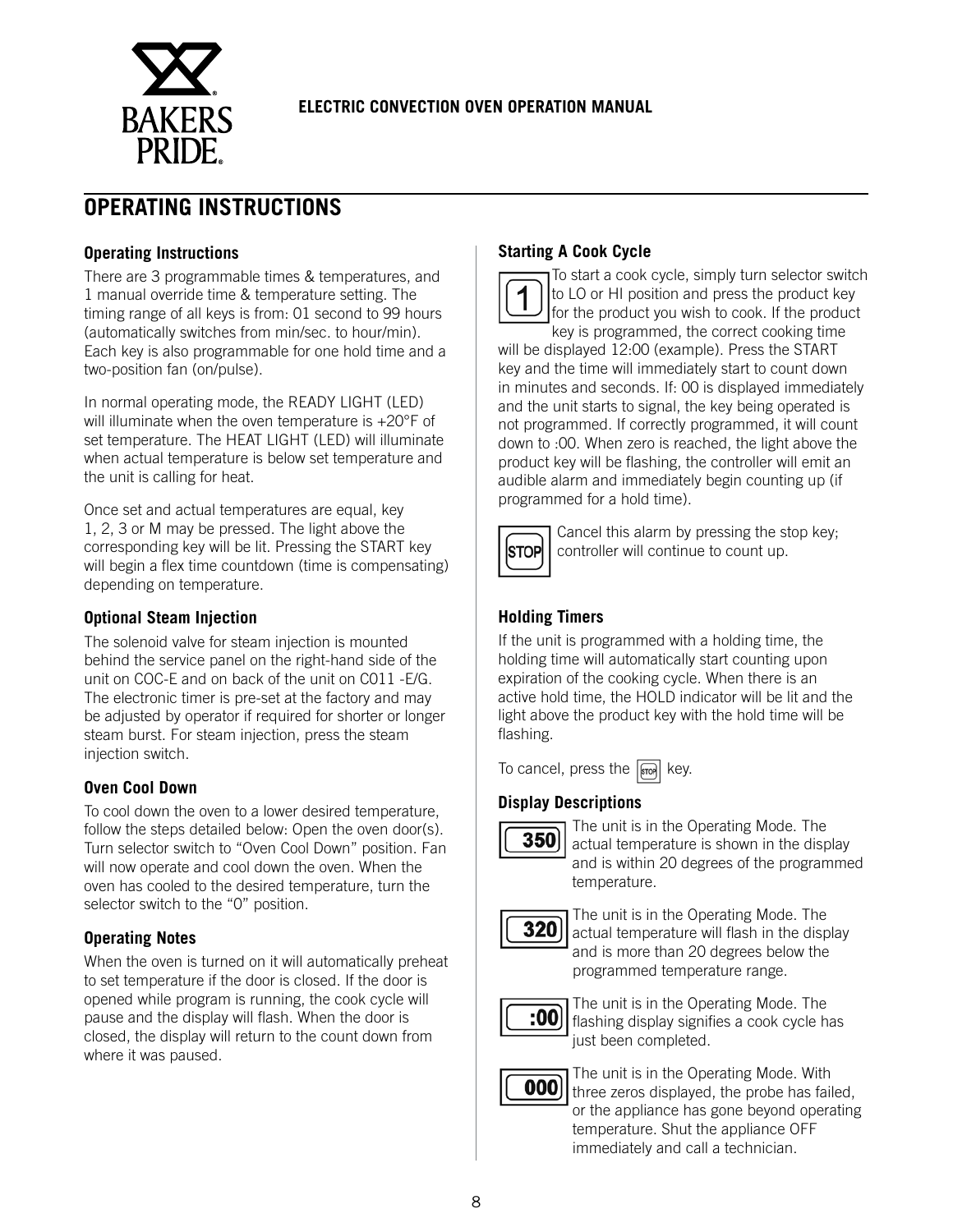

### **OPERATING INSTRUCTIONS**

#### **Controller Features**

#### **Fahrenheit or Celsius Temperature Display**

The operator is allowed to configure the controller to display the temperature in degrees Fahrenheit or Celsius from the jumper on the back of the circuit board (J3). By default, the unit is shipped from the factory in Fahrenheit (J3 not shorted), unless otherwise specified by the customer. For Celsius display, power unit down, remove jumper from Pin 1 and short both pins. When power is re-applied, the controller will be in Celsius operation.

#### **Programmable Times**

The operator will have the ability to program the cook times for each product key. The controller is programmable in minutes (up to 59) and seconds (up to 59), then hours (up to 99).

#### **Programmable Temperatures**

The operator will be able to program cook temperatures for each product key. The valid temperature range is 150 to 550°F (66 to 288°C).



#### **Programmable Hold**

The operator will be able to program each product key for a counting hold time and temperature (140 to 200°F/60 to 94°C) or disable the hold mode. HOLD LIGHT (LED)  $ON = hold$  mode enabled HOLD LIGHT (LED) OFF = hold mode disabled

#### **Programmable Fan**

The operator will be able to program each product key for one of two fan modes. FAN LIGHT (LED)  $ON = Fan$  always ON FAN LIGHT (LED) Flashing  $=$  Fan pulsed

#### **Flashing Display**

The temperature display will flash after every product key is pressed. The display will continue to flash until the actual temperature is within 20° of set temperature.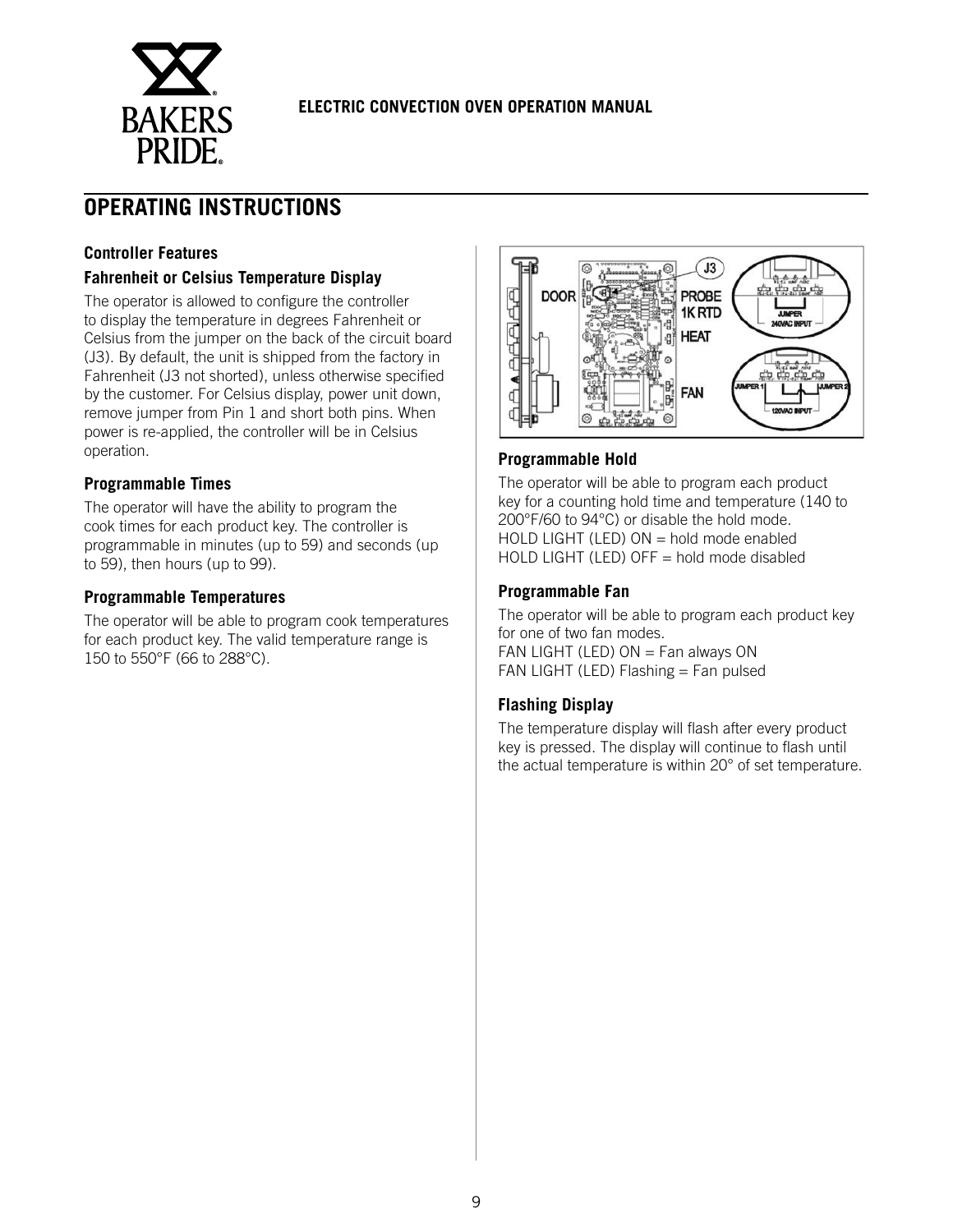

### **OPERATING INSTRUCTIONS**

#### **Programming the Oven Controller**

The following steps are needed to enter and program each of the product keys. Please note that you must each of the product keys. Please note that you must<br>follow each of the steps below for each product key.<br>change the set temperature & time and will res

### *NOTICE*

change the set temperature & time and will reset to the original programming parameters after you are done cooking. This key is programmed the same as keys 1, 2 & 3 except that programming mode does not have to be entered to do it. However, you can still manually program the controller while in programming mode.

|                             | <b>ACTION</b>                                                                                                                                                                                                  | <b>RESULT</b>                                                                                                                                                                     |
|-----------------------------|----------------------------------------------------------------------------------------------------------------------------------------------------------------------------------------------------------------|-----------------------------------------------------------------------------------------------------------------------------------------------------------------------------------|
|                             | Press the product key you want to program.                                                                                                                                                                     | The corresponding LED will light above the<br>selected product key.                                                                                                               |
|                             | Enter the programming mode by pressing and<br>holding the area between the START and STOP<br>keys until the light above the product key starts<br>flashing (approx. 3 seconds).                                | You have successfully entered the programming<br>mode.                                                                                                                            |
|                             | To set the cooking time, press the up and down<br>arrow key to the right of the display.                                                                                                                       | The longer you press the key, the faster the<br>display will change.                                                                                                              |
|                             | To set the cooking temperature, press the up and<br>down arrow key to the right of the temperature<br>display.                                                                                                 | The longer you press the key, the faster the<br>display will change.                                                                                                              |
| <b>HOLD</b>                 | To select the hold feature and set the holding<br>temperature, press and hold the HOLD key,<br>then use the up or down arrow to the right of<br>the temperature display to select your holding<br>temperature. | This will activate the holding feature and set<br>the holding temperature. NOTE: The light above<br>the HOLD key will be on if you have set the hold<br>feature correctly.        |
| FAN                         | To select the fan operation, press the FAN key<br>until the mode you want is displayed.                                                                                                                        | 1. The light above the FAN key is on, the fan will<br>be ON when door is closed.<br>2. The light above the FAN key is flashing, the fan<br>will ONLY be ON when the heat goes ON. |
| <b>STOP</b><br><b>START</b> | To exit the programming mode, press the space<br>between the START and STOP keys.                                                                                                                              | The product key light will be on steady, and the<br>program will be saved.                                                                                                        |

Portions of this instruction manual pertaining to the ch-100 controller are reprinted with the permission of Food Automation-Service Techniques, Inc. (Fast). © 2001 Bakers PrideOven Co., Inc. All rights reserved.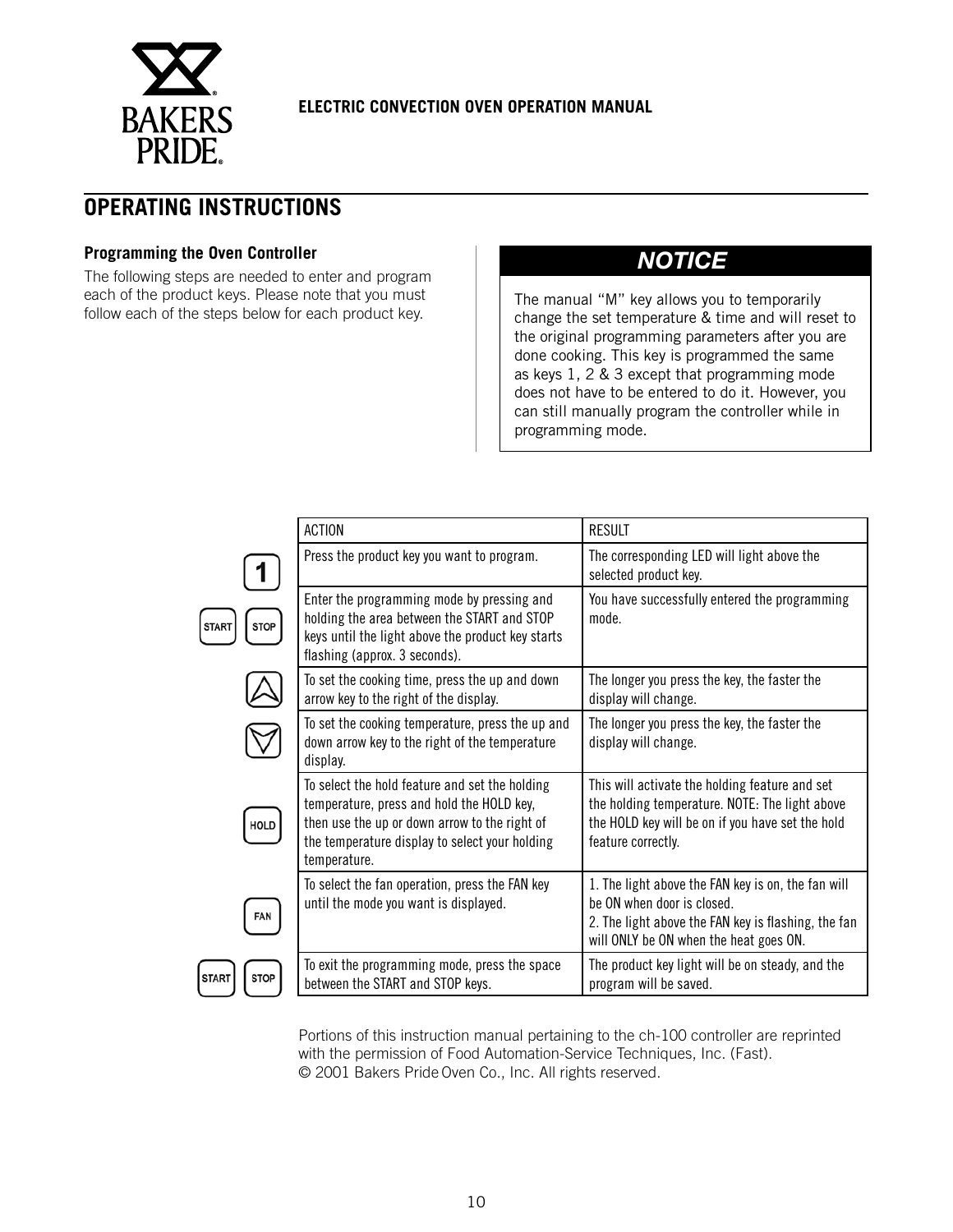

### **OPERATING INSTRUCTIONS**

#### **Cleaning**

Always clean equipment thoroughly before first use. Clean unit daily.

### **WARNING**

To avoid any injury, turn the power switch off at the fuse disconnect switch/circuit breaker or unplug the unit from the power source and allow to cool completely before performing any maintenance or cleaning.

### **WARNING**

Unit is not waterproof. To avoid electrical shock or personal injury, DO NOT submerge in water. DO NOT operate if it has been submerged in water. DO NOT clean the unit with a water jet. DO NOT steam clean or use excessive water on the unit.

### **A** CAUTION

Use mild detergent or soap solution for best results. Abrasive cleaners could scratch the finish of your unit, marring it's appearance and making it susceptible to dirt accumulation. DO NOT use abrasive cleaners or cleaners/sanitizers containing chlorine, iodine, ammonia or bromine chemicals as these will deteriorate the stainless steel and glass material and shorten the life of the unit. Use nylon scouring pads. DO NOT use steel wool.

#### **Oven Interior:**

#### **Clean The Racks And Rack Support Guides:**

Open the doors and remove all wire racks and rack support guides. Take them to the sink and thoroughly clean in warm water with mild detergent or soap. Use a nylon scouring pad or stiff nylon brush.

DO NOT USE STEEL WOOL.

#### **Clean The Stainless Steel Interior:**

Baked on splatter, oil, grease or discoloration on the stainless steel inside of the oven may be removed with stainless steel cleaner, or any other similar cleaning agent. NEVER use vinegar or any corrosive cleaner. Use only cleaners approved for stainless steel. NEVER use cleaning solvents with a hydrocarbon base. NEVER use a wire brush, steel or abrasive scouring pads, scraper, file or other steel tools. NOTE: ALWAYS RUB THE STAINLESS STEEL ALONG THE GRAINS.

#### **Clean The Blower Wheel:**

To clean the blower wheel, remove and immerse in ammoniated water for 20 to 25 minutes. Then, scrub it off with a small, stiff brush. The same procedure can be followed for wire racks and rack supports. To remove the blower wheel, loosen the set screws (2) on the hub of the blower wheel and tighten the 3/8" wheel puller bolt (supplied) in center of hub (See Fig. 1).

#### **Clean The Porcelain Interior:**

Porcelain enamel interiors are designed to be as maintenance free as possible. However, for best results, the oven should be cleaned regularly. Enameled interiors can be easily cleaned with oven cleaners. Keep cleaning fluids away from electrical wires, light sockets, switches and control panel.

#### **Oven Exterior:**

#### **Clean The Exterior Stainless Steel:**

To remove normal dirt or product residue from stainless steel, use ordinary soap and water (with or without detergent) applied with a sponge or cloth. Dry thoroughly with a clean cloth. Never use vinegar or corrosive cleaner. Do not use chlorine based cleaners.

To remove grease and food splatter or condensed vapors that have baked on the equipment, apply cleaners to a damp cloth or sponge and rub cleanser on the metal in the direction of the polished lines on the metal. Rubbing cleanser as gently as possible in the direction of the polished lines will not mar the finish of the stainless steel. To remove discoloration, use a non-abrasive cleaner. NEVER use a wire brush, steel or abrasive scouring pads, scraper, file or other steel tools. Never rub with a circular motion.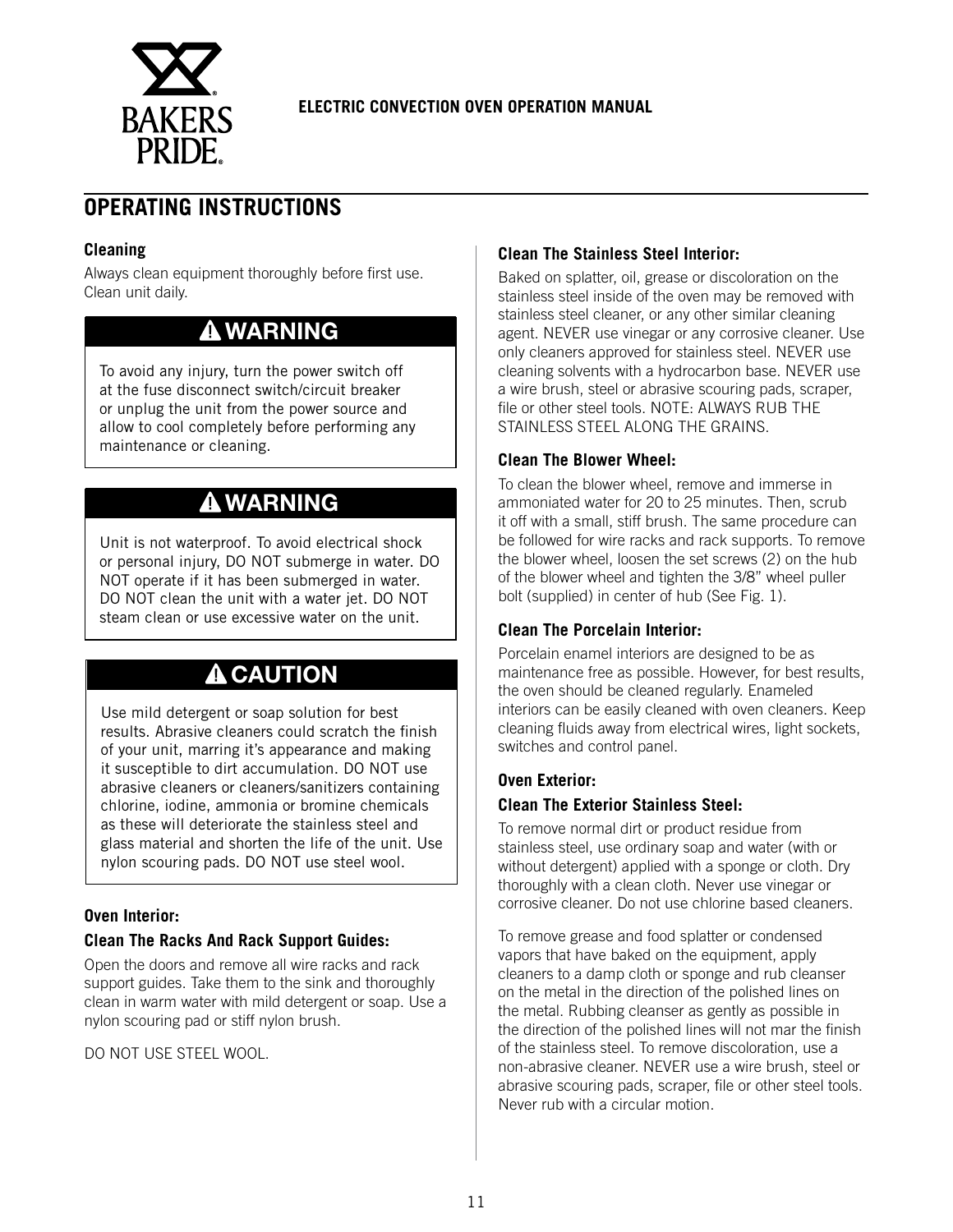

### **OPERATING INSTRUCTIONS**



Figure 1: Cleaning The Blower Wheel

#### **Servicing:**

This appliance must be serviced by an authorized service agent.

- (1) Power supply to the unit must be disconnected before any service is performed.
- (2) Most of the service on the unit can be performed from the front and/or control panel side.
- (3) For proper servicing, access to the control panel side of the unit will be required.
- (4) It will be necessary to have access to the back of the oven for service needs related to the electric power supply.
- (5) A system wiring diagram is provided in this manual and on the back of the service panel on the right side of the oven.
- **NOTICE** (6) All servicing should be performed by a factoryauthorized technician only.
	- (7) For proper maintenance and repairs, call the factory toll free (800-431-2745) for an authorized service agency in your area.

### **WARNING**

RISK OF FIRE. When stacked two high maximum, use stacking kit part # E3771A only.

### **A** CAUTION

This product, when stacked, has more than one power-supply connection point. Disconnect all power supplies before servicing.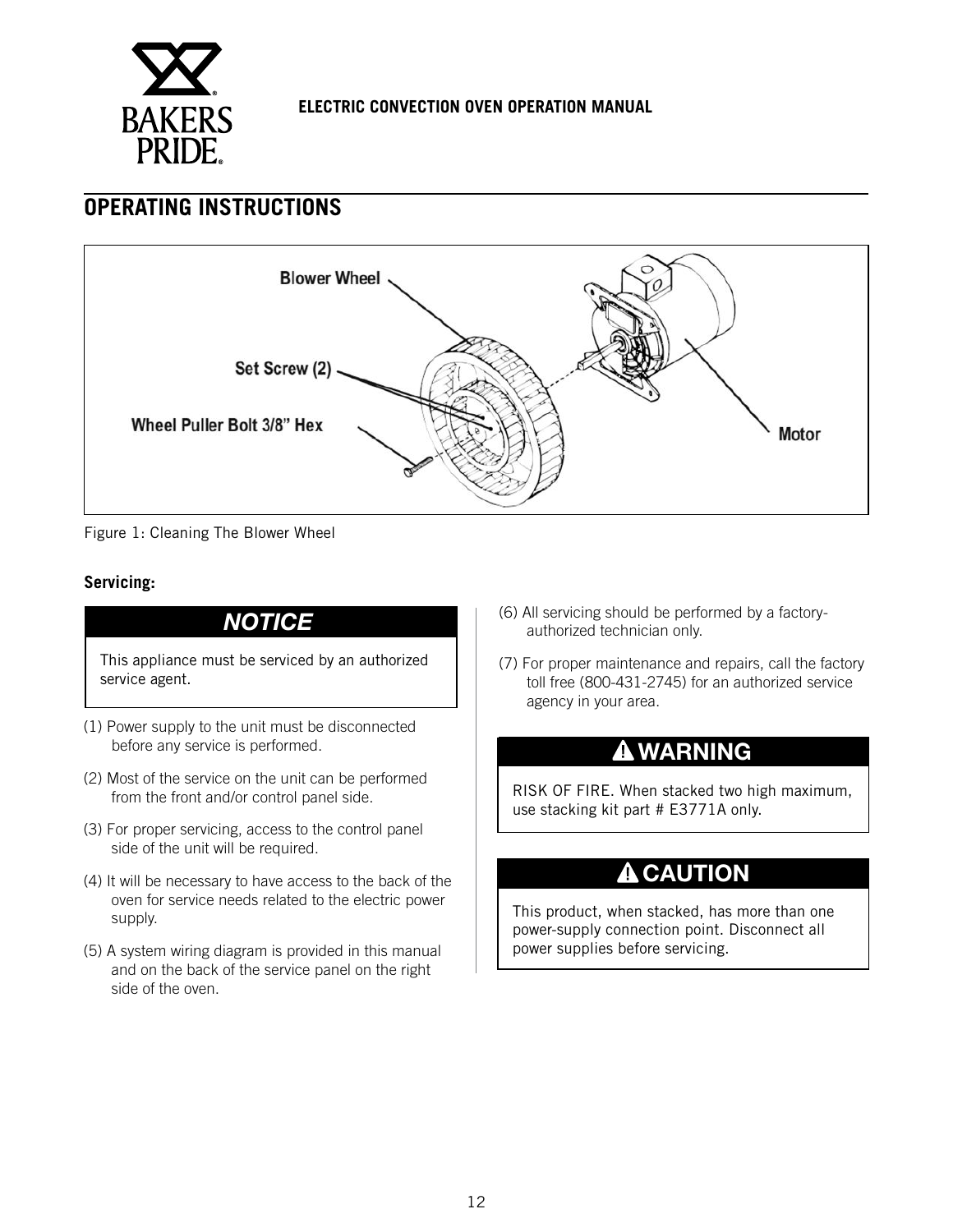

### **OPERATING INSTRUCTIONS**



Figure 2: Open Rack Stand Assembly Instructions: BCO-E & GDCO-E

#### **Assembly Instruction**

- 1. Place undershelf (6) between legs & secure with 1 1/4-20 UNC screws (4), flat washers (3) & 2 locknuts (2). The holes for mounting the wire racks should be toward the front of the oven.
- 2. Place open rack supports (1) between legs & secure with 1/4-20 UNC screws (4), flat washers (3) & locknuts (2).
- 3. Slide wire rack supports (5) into position using the holes in the undershelf (6) as a guide.

| Item | P/N      | Description          | Quan |
|------|----------|----------------------|------|
|      | 21818232 | Support, Open Rack   | 2    |
|      | 770504   | Lock Nut 1/4-20      | 12   |
| 3    | 8519600  | Washer, Flat 1/4"    | 12   |
|      | 8208200  | Screw, 1/4-20 x 3/4" | 12   |
|      | 21816807 | Support, Wire Rack   |      |
|      | 21818220 | Undershelf, Gas Oven |      |



Figure 3: Stacking Instructions For: BCO-E & GDCO-E Convection Ovens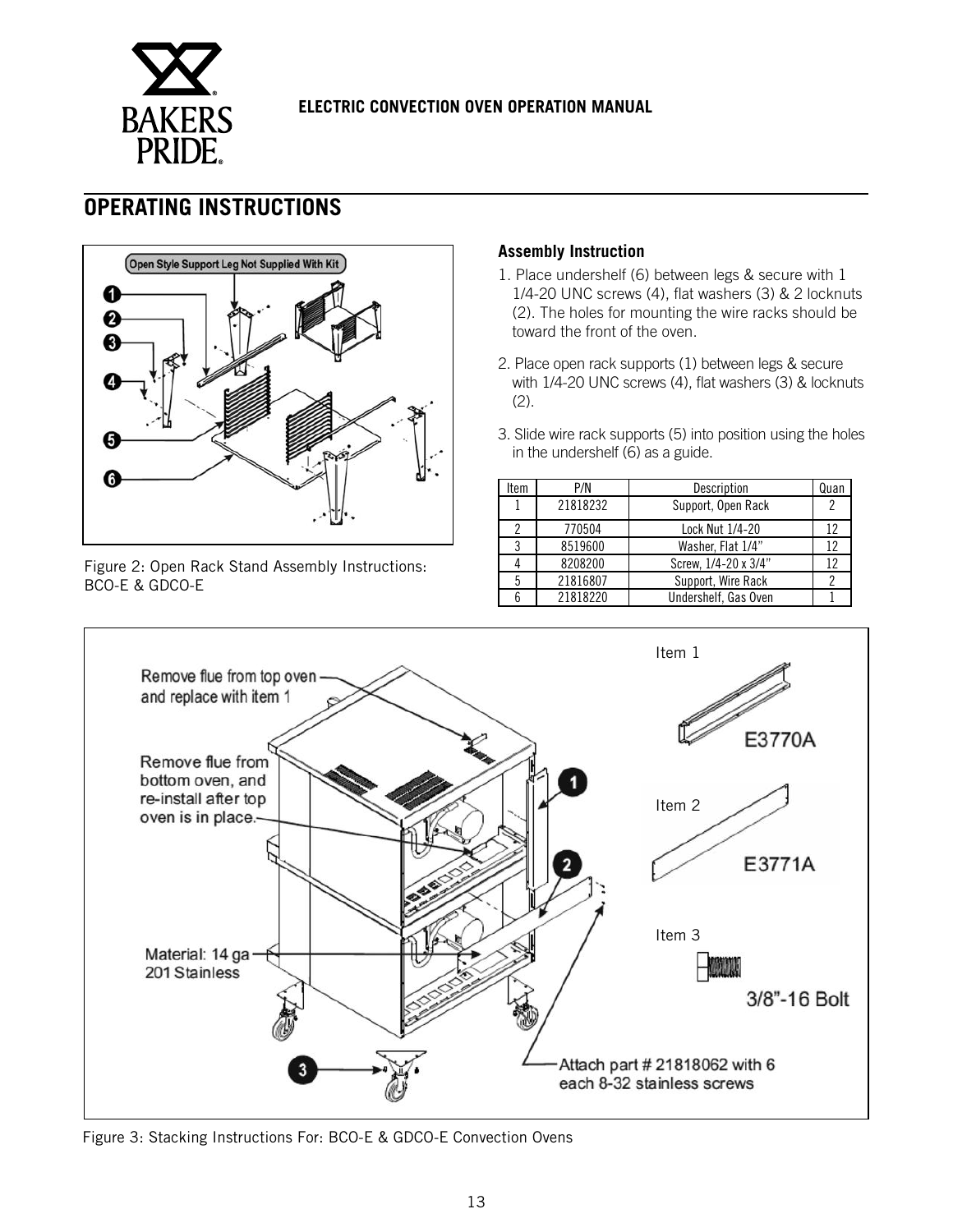

### **OPERATING INSTRUCTIONS**



#### Figure 4: Leg Assembly Instructions - Model: BCO-E & GDCO-E

| Item | P/N      | Description                       |
|------|----------|-----------------------------------|
|      | 21796810 | Weldment, Oven Leg                |
| 2    | 8633102  | Caster, 5" Swivel W/Top Plate     |
| 3    | 8227700  | Hex Hd 5/16-18 X 3/4 Bolt #5 Zn   |
| 4    | 8509300  | Washer, Flat SAE, 5/16            |
| 5    | 8435000  | Hex-nut 5/16-18                   |
| 6    | 82447-00 | Hex Hd. 3/8-16 X .750 #5          |
| 7    | 8633101  | Caster, 5" Swivel W/Plate & Brake |

| Item | P/N      | Description                     |  |
|------|----------|---------------------------------|--|
|      | 21796810 | Weldment, Oven Leg              |  |
| 2    | 8633515  | Foot Insert, Adjustable         |  |
| 3    | 8227700  | Hex Hd 5/16-18 X 3/4 Bolt #5 Zn |  |
|      | 8509300  | Washer, Flat SAE, 5/16          |  |
| 5    | 8435000  | Hex-nut 5/16-18                 |  |
|      | 82447-00 | Hex Hd. 3/8-16 X .750 #5        |  |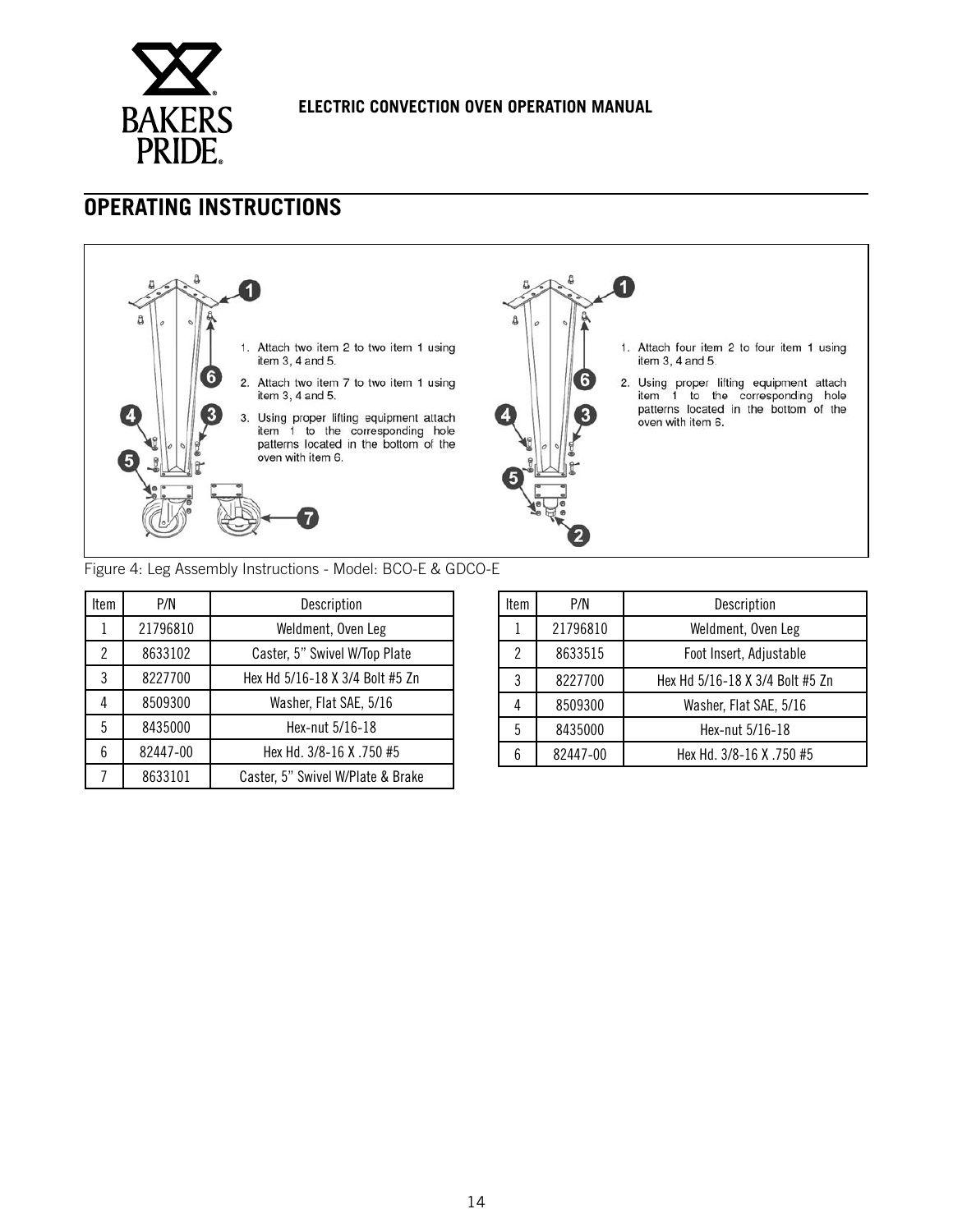

### **OPERATING INSTRUCTIONS**

| <b>HELPFUL HINTS</b>                                 |                                                  |                                                                    |  |  |  |
|------------------------------------------------------|--------------------------------------------------|--------------------------------------------------------------------|--|--|--|
| PROBLEM                                              | CAUSE                                            | SOLUTION                                                           |  |  |  |
| Food browns unevenly                                 | Improper heating temperature.                    | Preheat until desired temperature is reached.                      |  |  |  |
|                                                      | Aluminum foil on rack or oven bottom.            | Remove foil.                                                       |  |  |  |
|                                                      | Several pans crowded together.                   | Center pans on racks, or leave more space between all pans and     |  |  |  |
|                                                      |                                                  | oven walls.                                                        |  |  |  |
|                                                      | Baking pans too large.                           | Use smaller pan.                                                   |  |  |  |
|                                                      | Baking pan dark or glass.                        | Lower oven temperature 25°F (-3.8°C) for this type of pan.         |  |  |  |
|                                                      | Temperature too low                              | Increase temperature                                               |  |  |  |
|                                                      | Time too short                                   | Increase bake time                                                 |  |  |  |
| Food dries before browning                           | Oven temperature too high                        | Lower oven temperature                                             |  |  |  |
|                                                      | Oven door opened too frequently                  | Check food a minimum number of times.                              |  |  |  |
| Cookies too brown                                    | Oven temperature too high                        | Lower oven temperature                                             |  |  |  |
|                                                      | Dark cookie sheet                                | Use light, shiny cookie sheet.                                     |  |  |  |
|                                                      | Pans too deep                                    | Use a cookie sheet (not a baking pan).                             |  |  |  |
| Cookies too flat                                     | Hot cookie sheet                                 | Allow cookie sheet to cool between batches.                        |  |  |  |
|                                                      | Fan is set on high                               | Speed Set fan to low speed                                         |  |  |  |
| Cake too brown on bottom or crust<br>forms on bottom | Oven temperature too high.                       | Lower temperature; if using glass or dark pan, lower 25°F (-3.8°C) |  |  |  |
| Cakes have light outer color                         | Thermostat set too low.                          | Raise temperature                                                  |  |  |  |
| Cake settles slightly in the center.                 | Bake time too short or bake temperature too low. | Bake longer or raise oven temperature slightly. Do not open doors  |  |  |  |
|                                                      |                                                  | to oven for long periods.                                          |  |  |  |
| Cake ripples                                         | Overloading pans or batter is too thin           | Reduce pan loads. Thicken batter.                                  |  |  |  |
| Cakes are too coarse                                 | Thermostat set too high.                         | Lower oven temperature.                                            |  |  |  |
| Pies have uneven color                               | Too many pies per rack.                          | Reduce number of pies per rack or eliminate use of bake pans.      |  |  |  |
| Cupcakes crack on top                                | Thermostat set too high.                         | Lower oven temperature.                                            |  |  |  |
| Meats are browned & not done in                      | Thermostat set too high.                         | Lower oven temperature and roast longer.                           |  |  |  |
| the center                                           |                                                  |                                                                    |  |  |  |
| Meats are well done and not                          | Thermostat set too low.                          | Raise temperature. Limit amount of moisture.                       |  |  |  |
| browned                                              |                                                  |                                                                    |  |  |  |
| Meats develop hard crust                             | Thermostat set too high.                         | Reduce temperature or place pan of water in oven                   |  |  |  |
|                                                      | Fan is set on high speed                         | Set fan to low speed                                               |  |  |  |

| TROUBLESHOOTING CHART                                                         |                                                 |                                                     |  |  |  |
|-------------------------------------------------------------------------------|-------------------------------------------------|-----------------------------------------------------|--|--|--|
| PROBLEM<br>CAUSE                                                              |                                                 | <b>SOLUTION</b>                                     |  |  |  |
| No heat                                                                       | Oven has no electrical power                    | Check electrical supply.                            |  |  |  |
|                                                                               | Power switch on control panel is off.           | Set the control panel to COOK or OVEN ON.           |  |  |  |
|                                                                               | Doors are open.                                 | Close doors.                                        |  |  |  |
| The oven has not reached preheat temperature.<br>Oven does not come to ready. |                                                 | Wait for oven to reach preheat temperature.         |  |  |  |
|                                                                               | Internal problem with main temperature control. | Call Bakers Pride factory authorized service center |  |  |  |
| Convection fan does not run.                                                  | Oven has no electrical power.                   | Check electrical supply.                            |  |  |  |
|                                                                               | Circuit breaker tripped.                        | Reset the breaker.                                  |  |  |  |
|                                                                               | Doors are open                                  | Close doors.                                        |  |  |  |
|                                                                               | Door switch                                     | Call Bakers Pride factory authorized service center |  |  |  |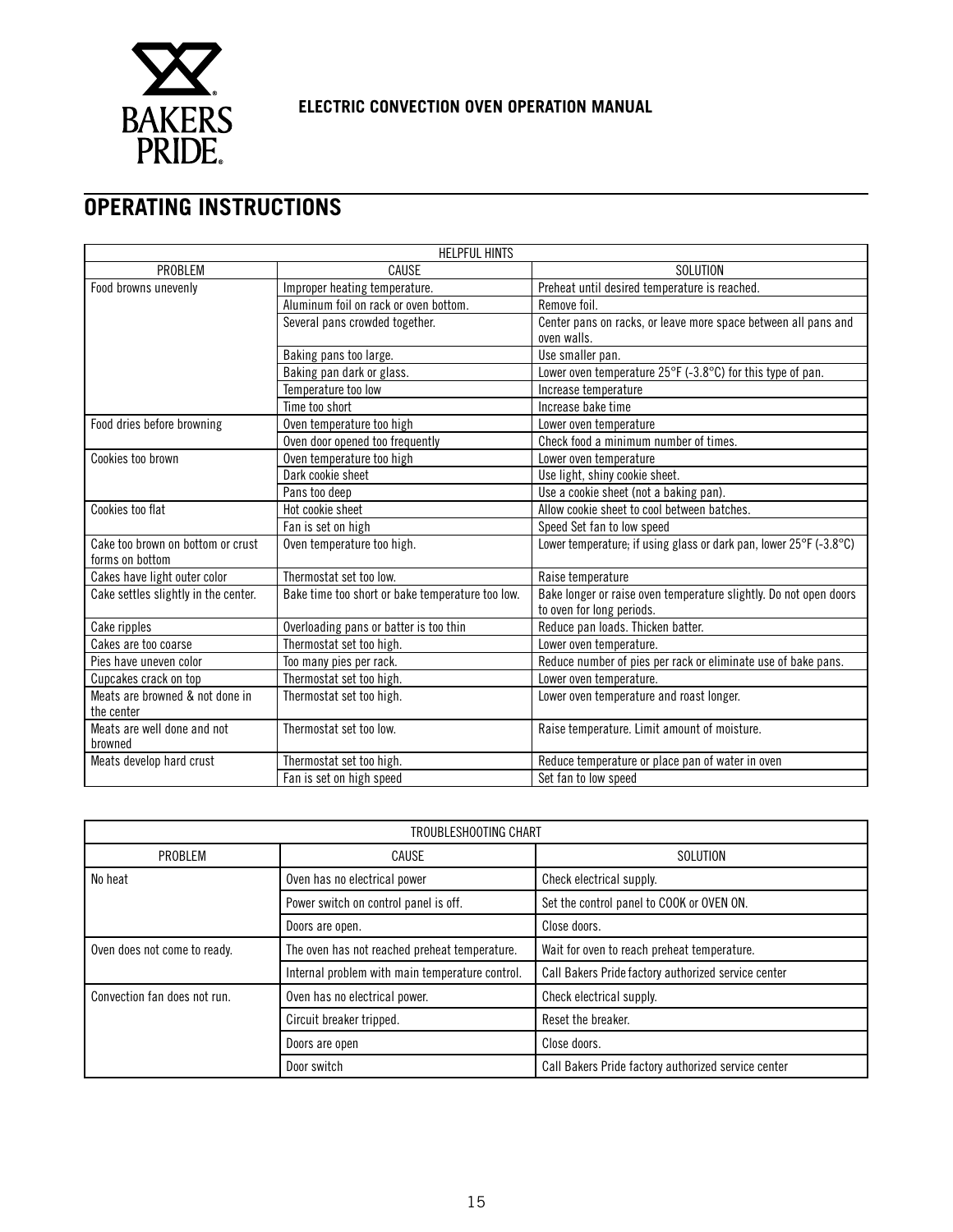

### **OPERATING INSTRUCTIONS**

#### **Wiring Diagrams**



Wiring Diagram – BCO-E & GDCO-E 208V/240V, 1 Phase (Dial Control)



Wiring Diagram – BCO-E & GDCO-E 208V/240V, 3 Phase (Dial Control)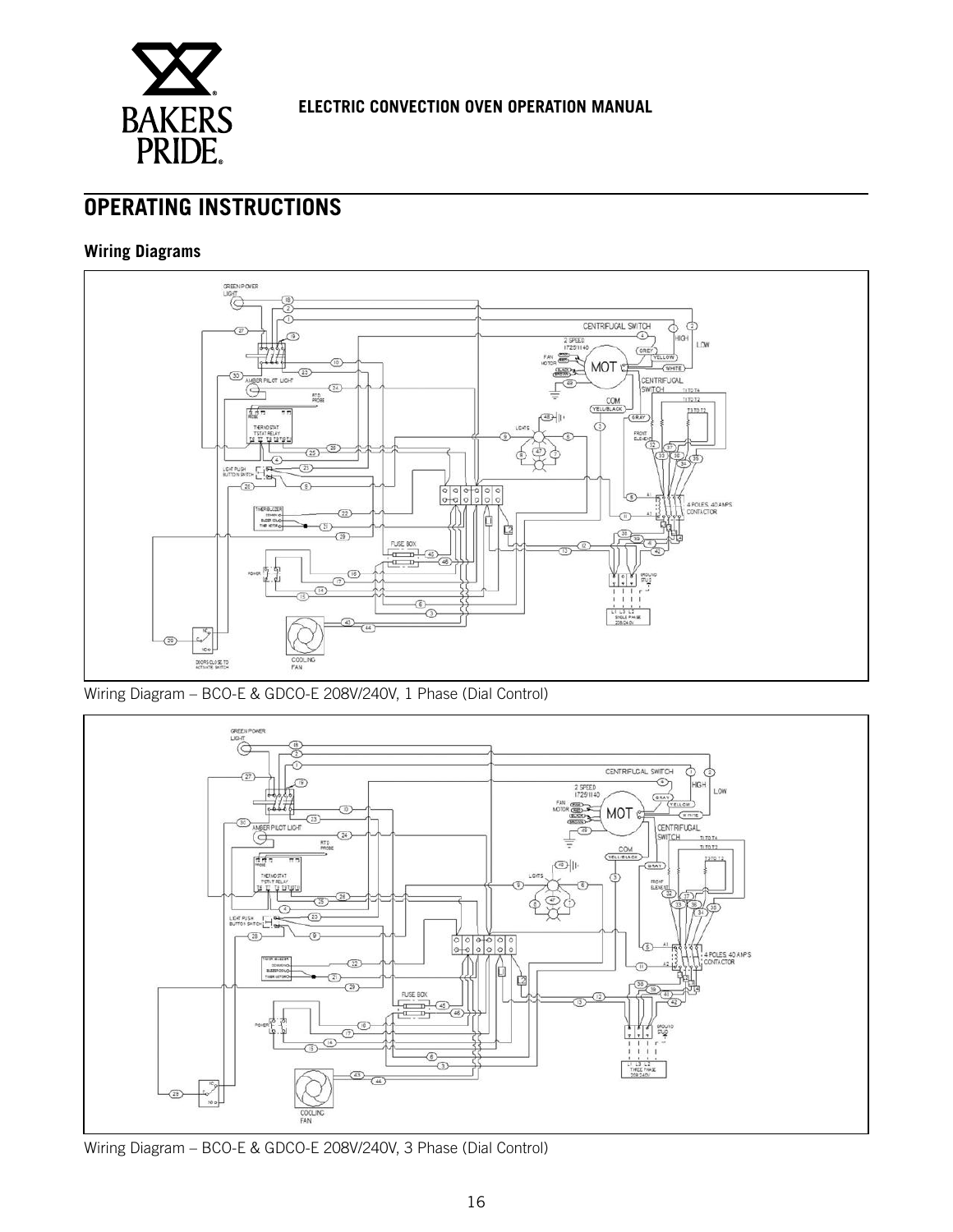

### **OPERATING INSTRUCTIONS**



Wiring Diagram – GDCO-E 208V/240V, 1 Phase (Push-Button Control)



Wiring Diagram – GDCO-E 208V/240V, 3 Phase (Push-Button Control)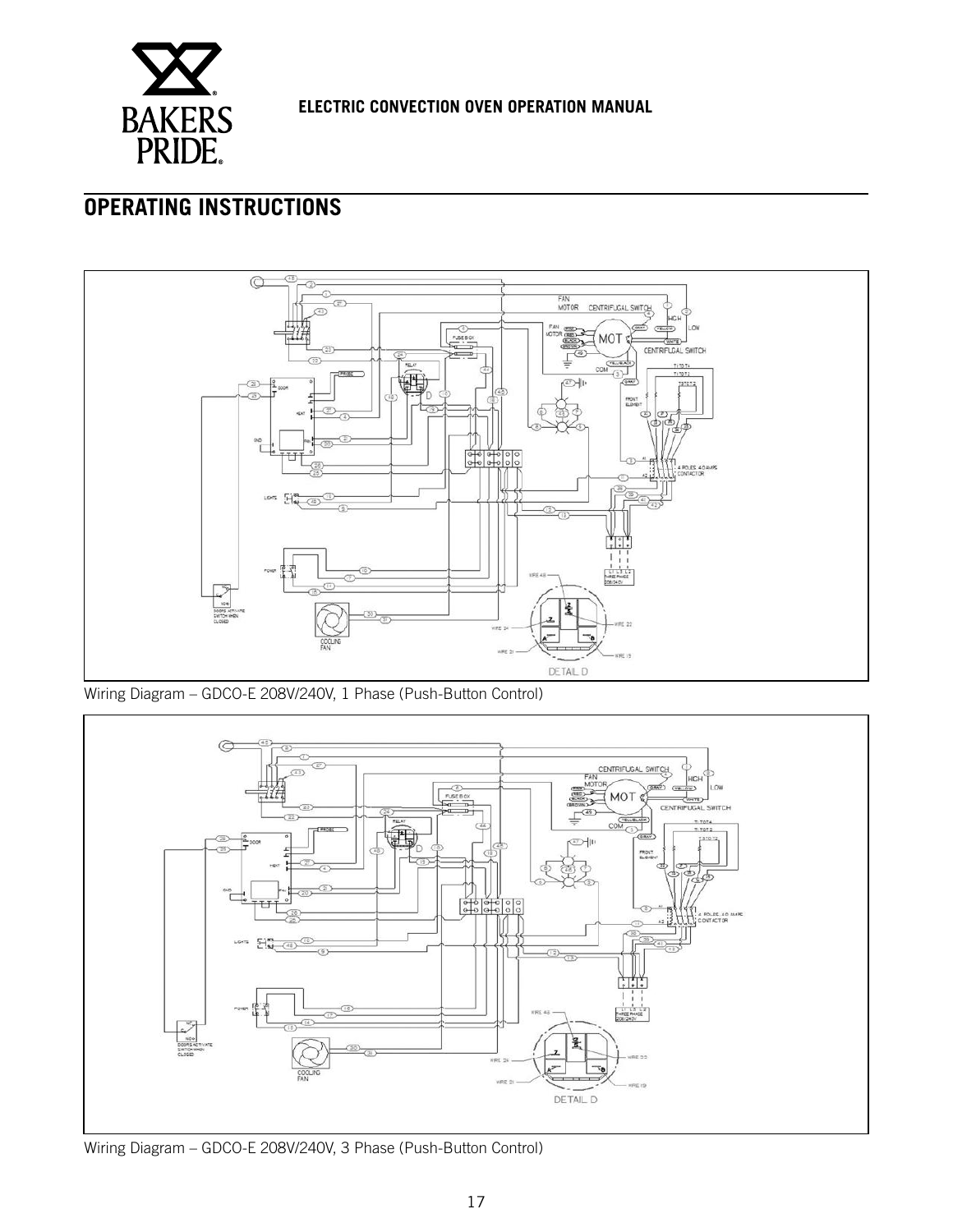

### **OPERATING INSTRUCTIONS**



Wiring Diagram–BCO-E & GDCO-E 230V/400V, 3 Phase, 4 Wire (Dial Control) - EXPORT



Wiring Diagram – Steam Injection 220V/240V 02/11/10 REV –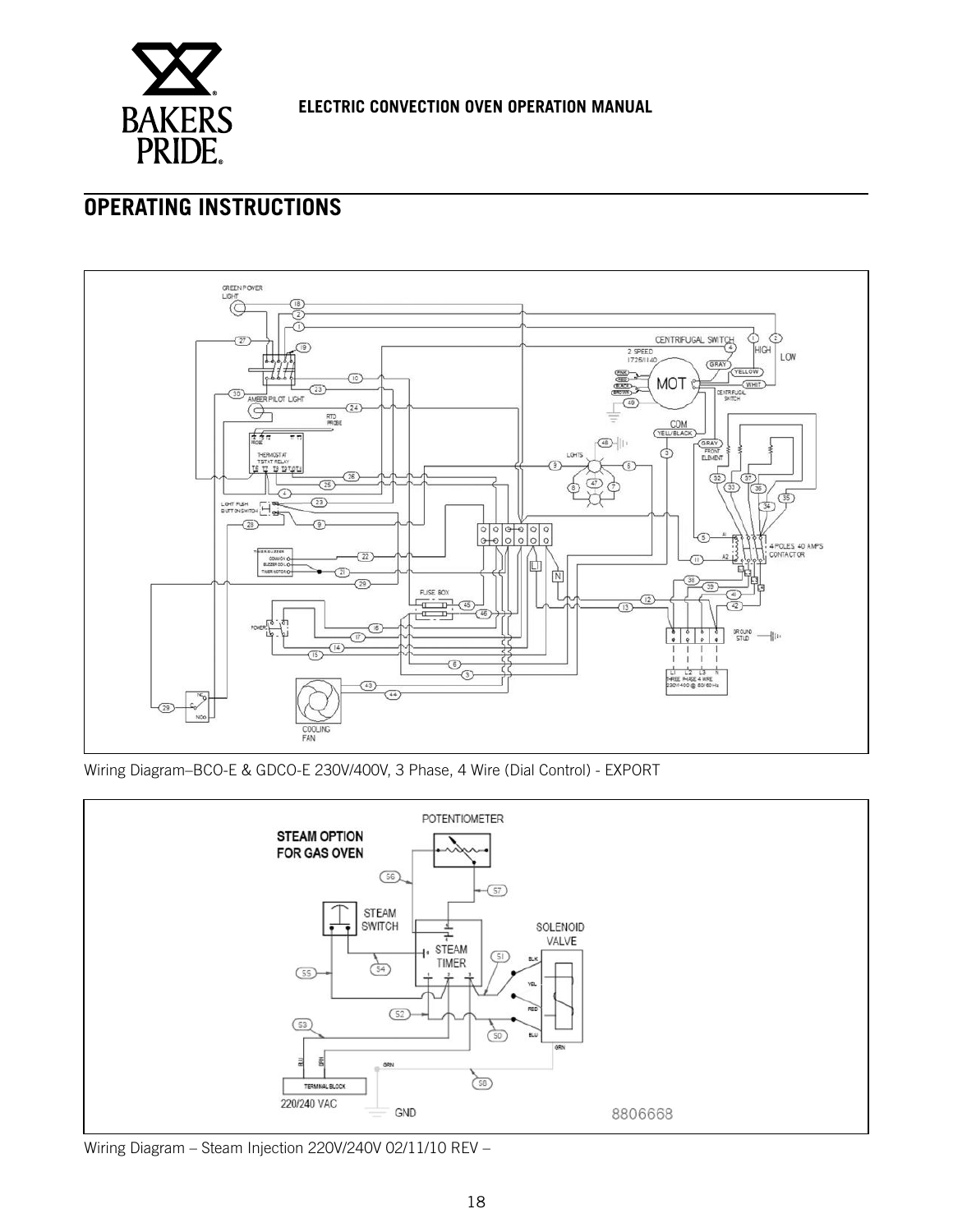

### **BAKERS PRIDE LIMITED WARRANTY**

| <b>WHAT IS COVERED</b>   | This warranty covers defects in material and workmanship under normal use, and applies only to the original purchaser<br>providing that:                                                                                                                                                                                                                                                                |                                                                                                                                                                                                                                                  |  |  |  |  |  |
|--------------------------|---------------------------------------------------------------------------------------------------------------------------------------------------------------------------------------------------------------------------------------------------------------------------------------------------------------------------------------------------------------------------------------------------------|--------------------------------------------------------------------------------------------------------------------------------------------------------------------------------------------------------------------------------------------------|--|--|--|--|--|
|                          | • The equipment has not been accidentally or intentionally damaged, altered or misused;                                                                                                                                                                                                                                                                                                                 |                                                                                                                                                                                                                                                  |  |  |  |  |  |
|                          | • The equipment is properly installed, adjusted, operated and maintained in accordance with National<br>and local codes and in accordance with the installation instruction provided with the product;                                                                                                                                                                                                  |                                                                                                                                                                                                                                                  |  |  |  |  |  |
|                          | • The serial number rating plate affixed to the equipment has not been defaced or removed.                                                                                                                                                                                                                                                                                                              |                                                                                                                                                                                                                                                  |  |  |  |  |  |
| <b>WHO IS COVERED</b>    | This warranty is extended to the original purchaser and applies only to equipment purchased for use in the U.S.A.                                                                                                                                                                                                                                                                                       |                                                                                                                                                                                                                                                  |  |  |  |  |  |
| <b>COVERAGE PERIOD</b>   | Cyclone Convection Ovens: BCO Models: One (1) Year limited parts and labor; (1) Year limited door warranty.                                                                                                                                                                                                                                                                                             |                                                                                                                                                                                                                                                  |  |  |  |  |  |
|                          | GDCO Models: Two (2) Year limited parts and labor; (2) Year limited door warranty.                                                                                                                                                                                                                                                                                                                      |                                                                                                                                                                                                                                                  |  |  |  |  |  |
|                          | CO11 Models: Two (2) Year limited parts and labor; (5) Year limited door warranty.                                                                                                                                                                                                                                                                                                                      |                                                                                                                                                                                                                                                  |  |  |  |  |  |
|                          | or ninety (90) days after shipment date from Bakers Pride - whichever comes first.                                                                                                                                                                                                                                                                                                                      | All Other Products: One (1) Year limited parts and labor. Warranty period begins the date of dealer invoice to customer                                                                                                                          |  |  |  |  |  |
| <b>WARRANTY</b>          | This warranty covers on-site labor, parts and reasonable travel time and travel expenses of the authorized service                                                                                                                                                                                                                                                                                      |                                                                                                                                                                                                                                                  |  |  |  |  |  |
| <b>COVERAGE</b>          | Representative up to (100) miles, round trip, and (2) hours travel time. The purchaser, however, shall be responsible for<br>all expenses related to travel, including time, mileage and shipping expenses on smaller counter models that may be<br>carried into a Factory Authorized Service Center, including the following models: PX-14, PX-16, P18, P22S, P24S, PD-4,<br>PDC, WS Series and BK-18. |                                                                                                                                                                                                                                                  |  |  |  |  |  |
| <b>EXCEPTIONS</b>        | and Valves, are covered for a period of SIX MONTHS. All Ceramic Baking Decks are covered for a period of THREE<br>warranty years 3 through 5 is a parts only warranty and does not include labor, travel, mileage or any other charges.                                                                                                                                                                 | All removable parts in Bakers Pride® cooking equipment, including but not limited to: Burners, Grates, Radiants, Stones<br>MONTHS. The installation of these replacement decks is the responsibility of the purchaser. The extended Cyclone door |  |  |  |  |  |
| <b>EXCLUSIONS</b>        | • Negligence or acts of God,                                                                                                                                                                                                                                                                                                                                                                            | Thermostats and safety valves with broken capillary                                                                                                                                                                                              |  |  |  |  |  |
|                          | • Failures caused by erratic voltages or gas supplies,                                                                                                                                                                                                                                                                                                                                                  | tubes,                                                                                                                                                                                                                                           |  |  |  |  |  |
|                          | • Thermostat calibrations after (30) days from                                                                                                                                                                                                                                                                                                                                                          | Fuses.                                                                                                                                                                                                                                           |  |  |  |  |  |
|                          | equipment installation date,                                                                                                                                                                                                                                                                                                                                                                            | Char-broiler work decks and cutting boards,<br>$\bullet$                                                                                                                                                                                         |  |  |  |  |  |
|                          | • Unauthorized repair by anyone other than a Bakers                                                                                                                                                                                                                                                                                                                                                     | Tightening of conveyor chains,<br>$\bullet$                                                                                                                                                                                                      |  |  |  |  |  |
|                          | Pride Factory Authorized Service Center,<br>• Air and Gas adjustments,                                                                                                                                                                                                                                                                                                                                  | Adjustments to burner flames and cleaning of pilot<br>$\bullet$<br>burners.                                                                                                                                                                      |  |  |  |  |  |
|                          | • Damage in shipment,                                                                                                                                                                                                                                                                                                                                                                                   | Tightening of screws or fasteners,                                                                                                                                                                                                               |  |  |  |  |  |
|                          | • Light bulbs,                                                                                                                                                                                                                                                                                                                                                                                          | Accessories - spatulas, forks, steak turners, grate                                                                                                                                                                                              |  |  |  |  |  |
|                          | • Alteration, misuse or improper installation,<br>• Glass doors and door adjustments,                                                                                                                                                                                                                                                                                                                   | lifters, oven brushes, scrapers, peels. etc.,                                                                                                                                                                                                    |  |  |  |  |  |
|                          |                                                                                                                                                                                                                                                                                                                                                                                                         | • Freight - other than normal UPS charges,                                                                                                                                                                                                       |  |  |  |  |  |
|                          |                                                                                                                                                                                                                                                                                                                                                                                                         | Ordinary wear and tear.<br>$\bullet$                                                                                                                                                                                                             |  |  |  |  |  |
| <b>INSTALLATION</b>      | installation and use materials - is the responsibility of the dealer or installer, not the manufacturer.                                                                                                                                                                                                                                                                                                | Leveling and installation of decks as well as proper installation and check out of all new equipment —per appropriate                                                                                                                            |  |  |  |  |  |
| <b>REPLACEMENT PARTS</b> | Bakers Pride Factory Authorized Service Center.                                                                                                                                                                                                                                                                                                                                                         | Bakers Pride genuine Factory OEM parts receive a (90) day materials warranty effective from the date of installation by a                                                                                                                        |  |  |  |  |  |

This Warranty is in lieu of all other warranties, expressed or implied, and all other obligations or liabilities on the manufacturer's part. Bakers Pride shall in no event be liable for any special, indirect or consequential damages, or in any event for damages in excess of the purchase price of the unit. The repair or replacement of proven defective parts shall constitute a fulfillment of all obligations under the terms of this warranty.